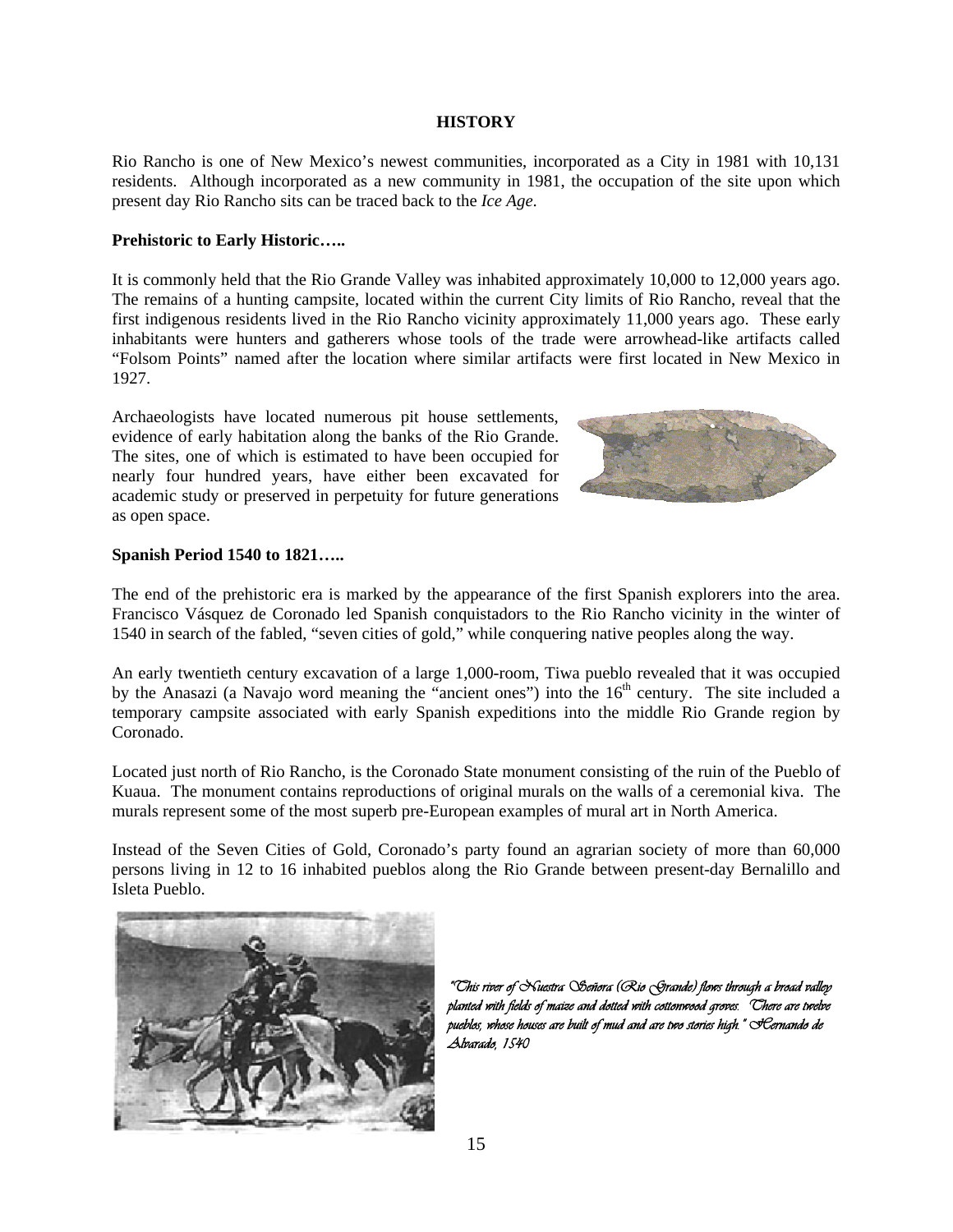The Spanish explored New Mexico as a combination of exploration and missionary efforts by the Catholic Church of Spain. The Spanish entered the middle Rio Grande valley and mandated catholic teachings in every pueblo they encountered. This was in direct conflict with the native Americans' traditional religions and eventually led to unrest and the ensuing Pueblo Revolt of 1680.

In 1706, Colonization increased and Albuquerque was founded by Governor Don Francisco Cuervo y Valdes and named in honor of the Duke of Albuquerque, viceroy in Mexico City. Four years later the Town of Alameda Land Grant, land upon which Rio Rancho is built, was officially conveyed by the Spanish Crown. It stretched from the Rio Grande to the Rio Puerco, and included present day Alameda, Corrales, Paradise Hills and Rio Rancho. Within the grant the land was divided by varas: long, parcels that extended westward from the Rio Grande and connected each farmer to his neighbor through a network of acequias or irrigation ditches. This parcel platting is still evident in the ownership pattern and street pattern visible in the adjoining community of Corrales, New Mexico.

# **Mexican Period 1821 to 1846…..**

In 1821, Mexico won its independence and the Santa Fe Trail was opened as a major commerce route between Mexico City and Missouri. The route parallels the Rio Grande corridor adjacent to present day Rio Rancho.

# **American Period 1846 – 1912…..**

In 1846, President Polk declared war with Mexico under the direction of General Stephen W. Kearny. Santa Fe was subsequently captured and the American Period began with and New Mexico was organized as a territorial entity. At the close of the Mexican War two years later, the Treaty of Guadalupe Hidalgo was signed commencing the process of formally adopting New Mexico, as a Territory of the United States.

After the establishment of the American territorial government in 1848, private land holdings, such as the Alameda Land Grant, were challenged in the United States Court leading to a number of lawsuits resulting in disputed boundaries for many years. In 1864, the Office of the US Surveyor General surveyed the Town of Alameda Land Grant followed by the creation of Sandoval County in the early 1900's. The total population of the entire State of New Mexico was estimated to be approximately 327,300 persons. President William Howard Taft signed the legislation that made New Mexico the  $47<sup>th</sup>$ state of the union in 1912.

# **Statehood – 1912 to 1960…..**

It has been speculated that because land grant heirs did not understand property laws or were unable to pay taxes, much of the Alameda Land Grant was sold to a land investment company. The San Mateo Land Company purchased the property in 1919 for \$0.19 per acre as an investment and sold the property several years later in 1948 to Brownfield & Koontz to become the "Koontz Ranch" with over 500 head of cattle grazing on the property. In 1959, the property was sold to Ed Snow a local investor and developer. The land, located immediately north and west of the City of Albuquerque, continued to increase in value as the Albuquerque metropolitan area grew to just over 200,000 persons in 1960.

In 1961, Rio Rancho Estates, Inc. (hereinafter, "AMREP") purchased an estimated 55,000 acres as an investment. AMREP's success in New York City as a rose flower mail order business afforded the company the financial ability to purchase the property for approximately ten million dollars. In the years immediately following the purchase, a plan was created to subdivide the property into tens of thousands of lots and sell them using mass marketing and mail order techniques. AMREP platted and sold this land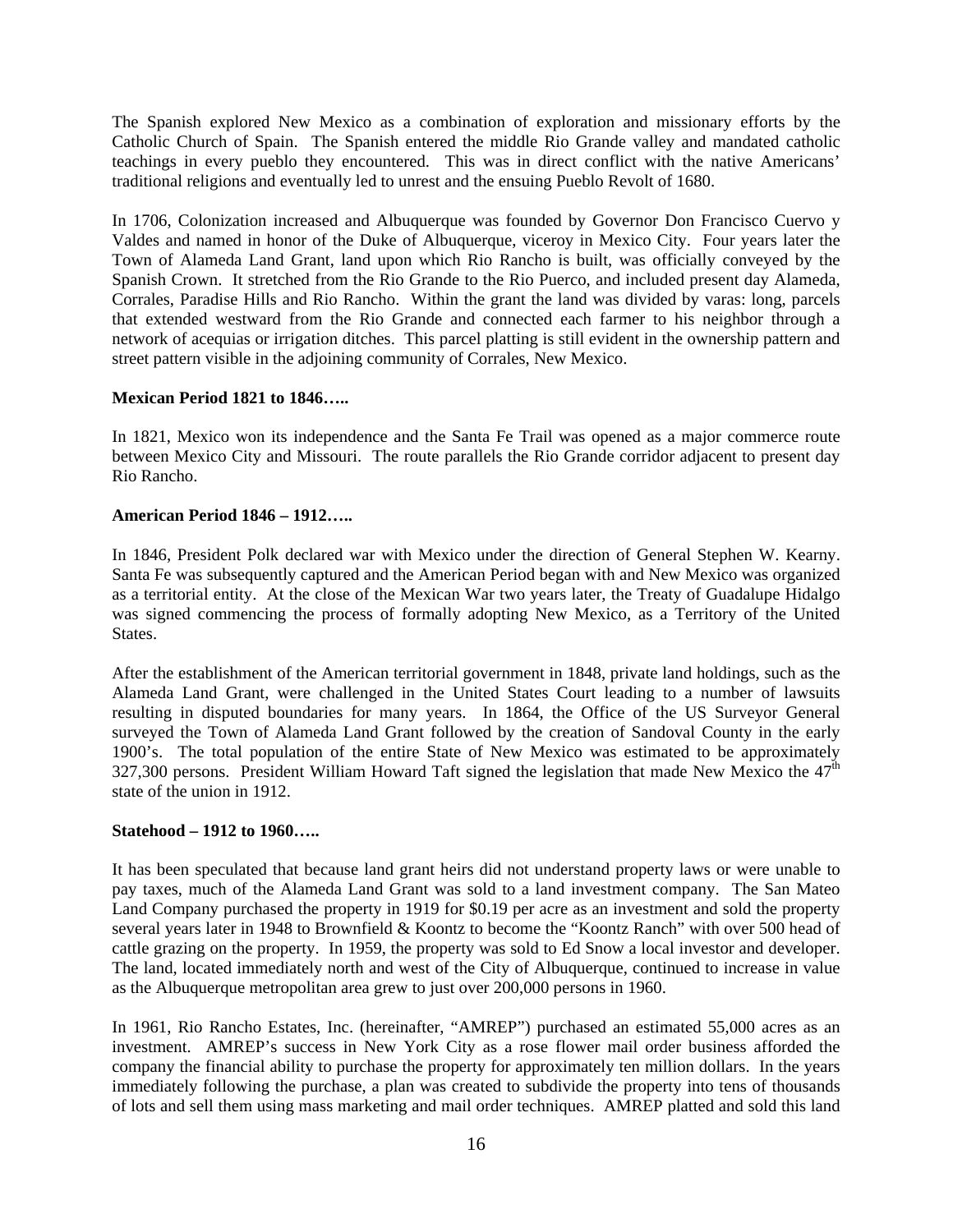as Rio Rancho Estates in half acre and one acre lots to thousands of absentee property owners through mail order sales in the 60's and 70's. AMREP sold 77,000 lots to 40,000 buyers for \$200 million at \$795 for one half acre and \$1,495 for one acre, while retaining over 25% of the acreage for future development.

In 1966 the  $100<sup>th</sup>$  family moved into the community and by 1970, "Rio Rancho Estates" had grown to 91,000 acres with the purchase of an additional 35,000 acres of King Ranch property. AMREP continued its interest and involvement in the community and established its role in the development of the emerging City as builder, land developer, economic development coordinator and leader in the construction of affordable housing.

In 1975, AMREP ceased mail order land sales and began concentrating on housing and commercial development. Beginning in 1977, AMREP marketed most of its early subdivisions to retirees, but it soon shifted its focus to providing affordable housing for young families. After Rio Rancho incorporated on February 23, 1981, AMREP began promoting economic development to provide a more favorable jobs/housing balance for the area and an economic base to generate high paying jobs and tax revenues for the growing City. In 1980, the City had 1,500 jobs, less than one third of which were economic base jobs that export goods and services out of the area and bring in money. By 2000, employment in the City had increased to over 19,000 jobs, over 10,000 of which were in the economic base category.



Looking north from the intersection of 23<sup>rd</sup> Avenue SE and Leonard St. SE (1964-65).

The 1990's were marked by Rio Rancho's monumental steps forward with respect to its ability to mature as a City – from bedroom community to a self-sustaining City. The City acquired the Water and Wastewater Utility, established its own school district, solicited the development of several postsecondary educational facilities, elected to become a "Home Rule" Chartered community, achieved and currently maintains the second lowest crime rate in the State of New Mexico and encouraged the development of a variety of business through the development of efficient public/private partnerships and through incentives such as industrial revenue bonds.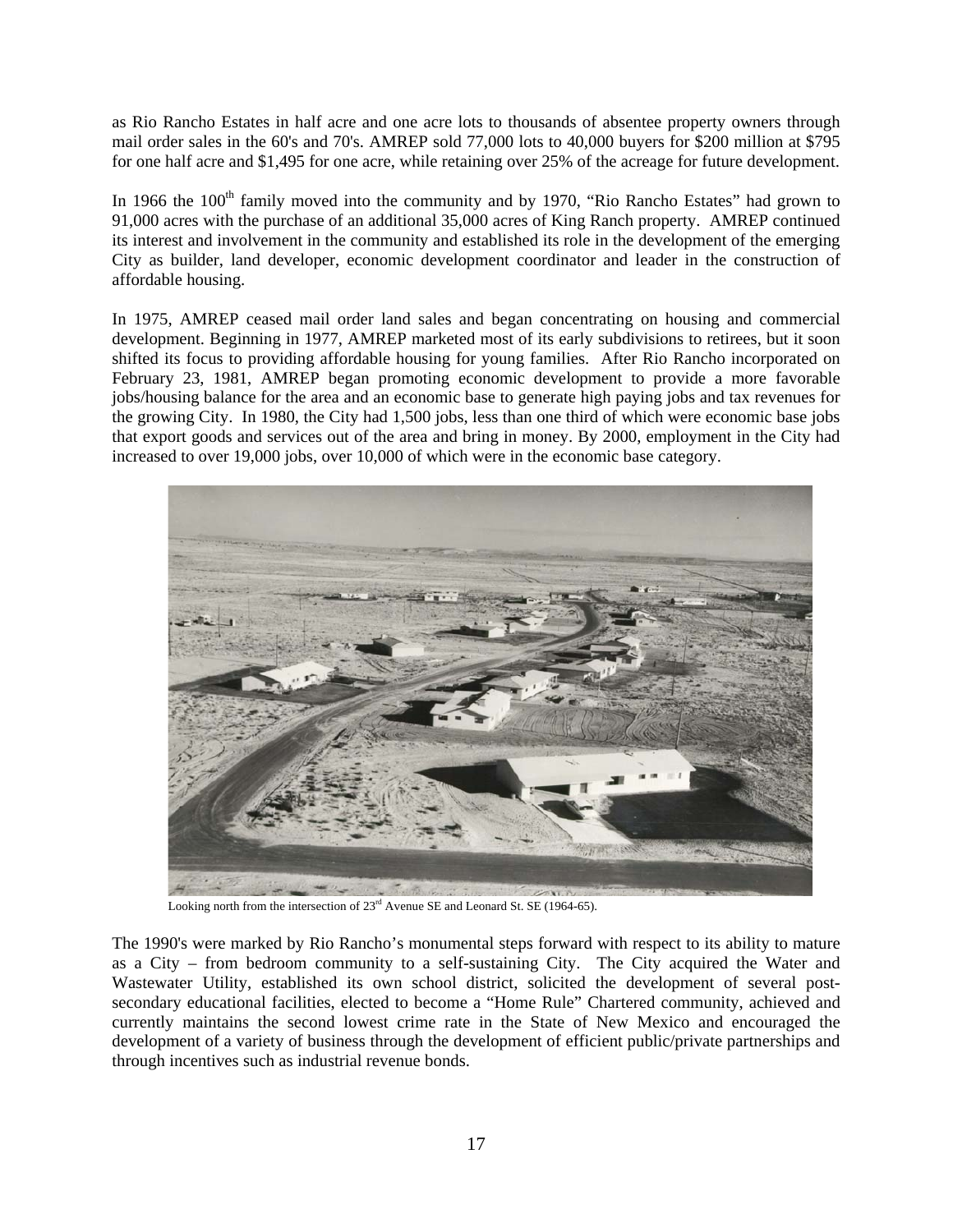Rio Rancho has also made exceptional strides toward becoming a self-sufficient community by playing a leading role in the creation of economic base jobs within the greater Albuquerque metropolitan area. The Intel Corporation, as the world's largest single producer of computer chips, has had a significant positive economic impact on the community since 1980. While in 1997 and 1998, the City added about 4,500 jobs associated with the "Call Center" industry. Wholesale & Retail Trade employment accounts for approximately 23% of the employment distribution, up from 14% in 1982. As the City continues to grow, diversification of the economy becomes more important in the creation of a stable business development climate.

The population of the City has continued to grow from 9,985 in 1980, 51,765 in 2000 to approximately 75,000 today. If the current pace of growth continues at an annual 6.5% growth rate, Rio Rancho is anticipated to more than double its 2000 Census population in ten years, and have 125,000 residents by 2010.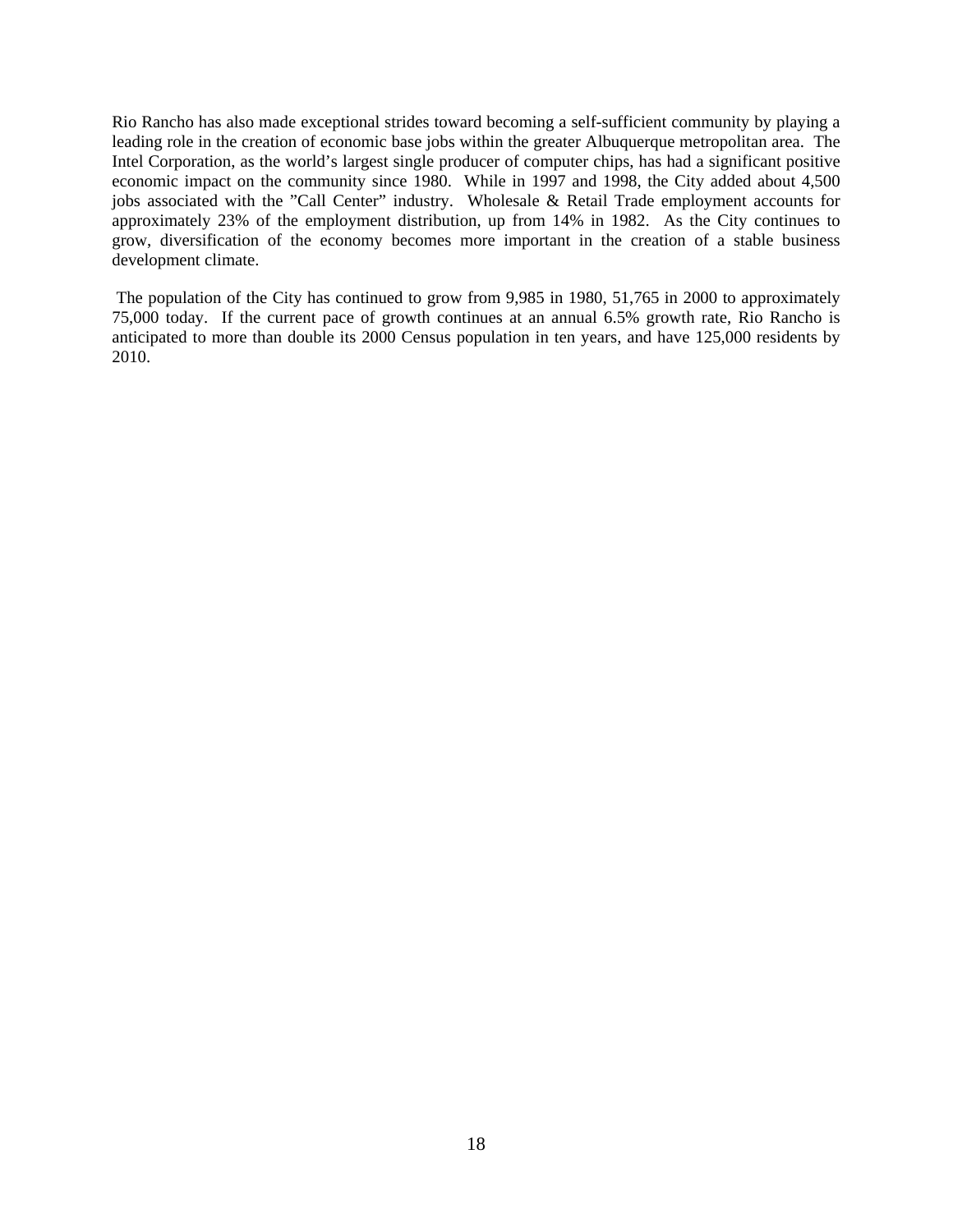### **PHYSICAL ENVIRONMENT**

The City of Rio Rancho comprises approximately 105 square miles and is located along the Middle Rio Grande Valley, north of Albuquerque. It is bounded on the east by the Rio Grande, which separates the City from Sandia Pueblo, while the escarpment between Rio Rancho and the Village of Corrales defines the remainder of the eastern boundary. On the south, Rio Rancho's boundary is the Sandoval County line. In 2003, the City of Rio Rancho incorporated 6500 acres of Quail Ranch and 3528 acres of Paradise Ranch located west of Albuquerque in Bernalillo County. The City's western boundary generally follows Rainbow Boulevard and the Calabacillas Arroyo. The City's northernmost boundary is defined by Albuquerque Academy's Mariposa Ranch, State Land Office (SLO) properties & US 550.

# Geology –

Rio Rancho is located in the Albuquerque Basin of the "Basin and Range Province" within a geologic feature known as the Rio Grande Rift. The community sits upon several hundred feet of sediment that fills the rift trough. The elevation of the City varies from approximately 50'-1000' feet above the present Rio Grande floodplain. The rift represents a large fracture in the earth's surface that bisects the State of New Mexico from the Colorado border to Las Cruces. The rift was formed by the pulling apart movement of a large piece of the earth's crust resulting in a valley bounded on two sides by mountains. *Figure 4.31* below illustrates a geologic cross-section of the Middle Rio Grande Valley.

The Sandia Mountains and the Rio Puerco valley define the east-west boundary of the rift within the metropolitan region. The rift edges are called faults and are comprised of a large number of fractures. The volcanoes just south of Rio Rancho were formed along one of these



fractures in the rift approximately 190,000 years ago. Fractures in the earth's surface have allowed rising heat from the earth's core to heat groundwater and result in hot springs and geologic formations such as Soda Dam in the Jemez Mountains north of Rio Rancho (below).



Topography & Terrain –

The City's elevation varies by as much as 1,210' ranging from 5,030' along the banks of the Rio Grande to 6,240' at the northwestern reaches of the community. The City's varied topography includes a number of hills defining the landscape such as a Loma Colorado de Abajo, Loma Duran, Loma Barbon, Loma Machete, and Picuda Peak.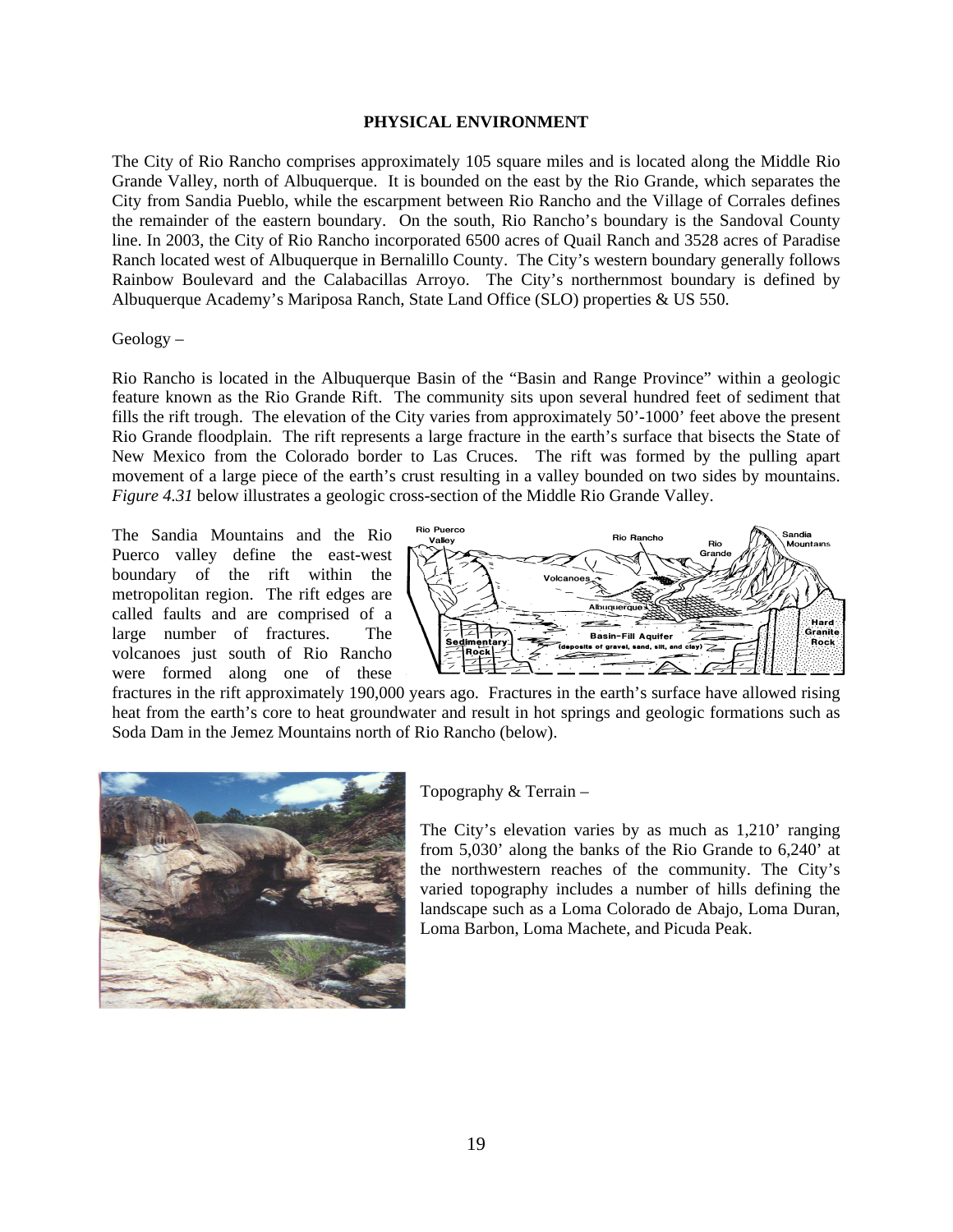# **LOCAL GOVERNMENT**

The City of Rio Rancho was incorporated in 1981 and adopted a municipal charter as a home rule City in 1991. A municipal charter grants the City broad power of self-government under the state of New Mexico constitution. The City may specify its form of government and enact ordinances to address land use, and adopt its own procurement code. The Charter also establishes the office of the City Manager, City Attorney, and the City Clerk. The Charter also establishes the Municipal Court and the Municipal Judge. The Charter establishes boards and commissions, such as the Planning and Zoning Commission, the Utilities Commission, Parks and Recreation Board, and Capital Improvement Plan Citizens Advisory Committee.

The City of Rio Rancho has a hybrid Council/Manager form of government in which the Mayor is a member of the Governing Body. The Mayor is the Chief Executive Officer serves a four-year term and is elected at large in a non-partisan election held in March in even numbered years. The Mayor presides over Governing Body meetings, but can only vote in the event of a tie vote. The Mayor appoints members of City boards and commissions with the approval of the Governing Body. Six City councilors are elected by district to four-year terms, with three members elected every two years. The council elects from of its members a deputy mayor to act in the Mayor's absence. The Governing Body enacts by ordinance the administrative structure of the City, determining the number of City departments and their respective functions. The Governing Body established by ordinance a personnel policy for hiring, promotion and discipline of City employees.

The City Manager is the Chief Administrative Officer, appointed by the Mayor subject to the approval of the Governing Body. The City Manager is responsible for the day-to-day operations of the City. Governing Body policy is conducted through the City Manager to department staff. The City Manager appoints all City department directors subject to the approval of the Governing Body. The City Manager is responsible for the preparation of the annual budget and five-year capital improvement plan for submission to the Governing Body.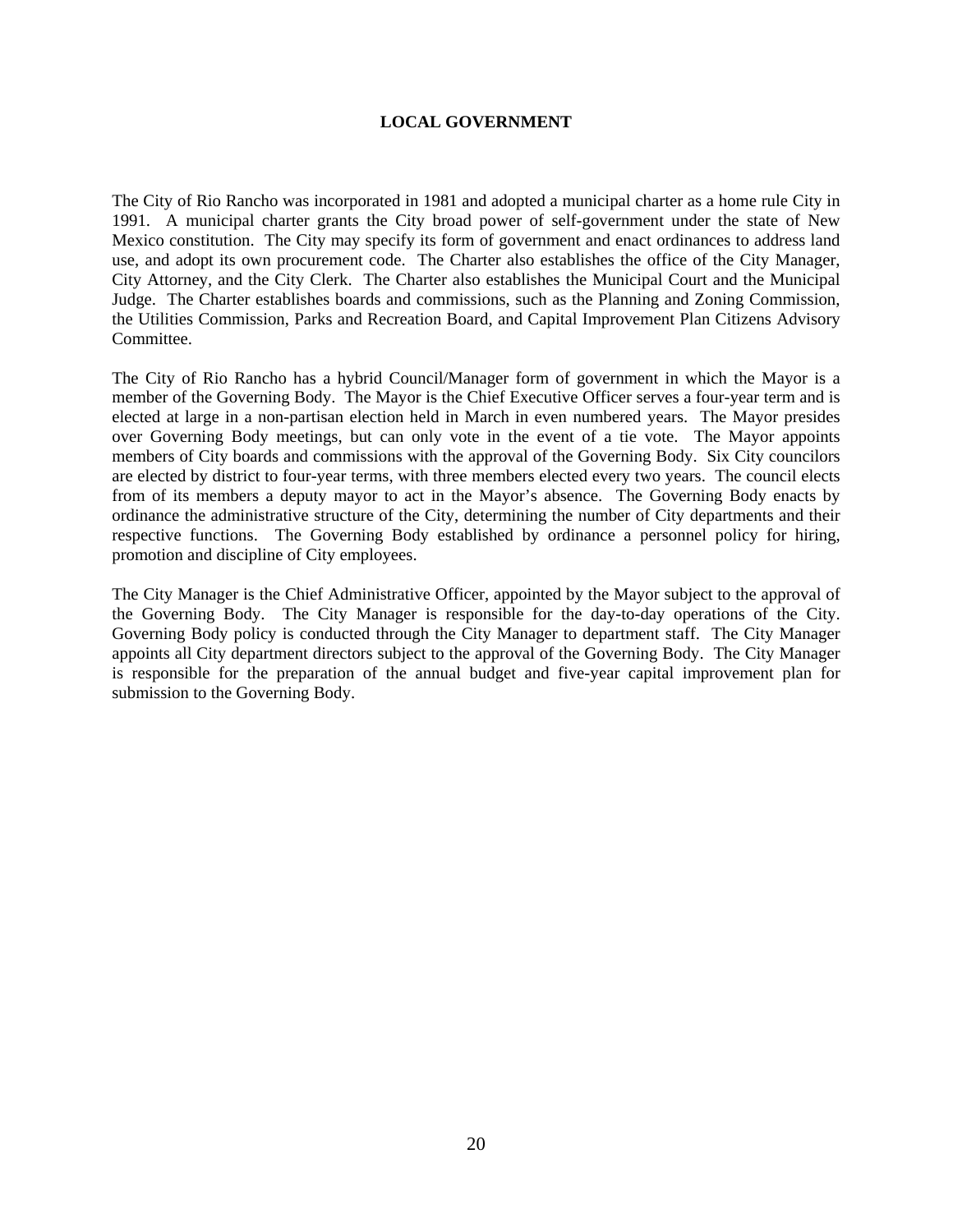### **BUDGET PHILOSOPHY AND PROCESS OF DEVELOPMENT**

# **What is a Budget?**

The City of Rio Rancho's Fiscal Year 2009 budget is far more than just a set of numbers in neatly laid out tables. It is the single most comprehensive expression of Governing Body policy that is produced. As such, the budget document has been prepared to serve a variety of stakeholders and purposes. Stakeholders include citizens, Governing Body, state agencies, City staff, and social agencies. All are considered to be our customers. In order to address the concerns of our customers, the budget is designed to be:

**A Policy Document** - As the most comprehensive expression of Governing Body policy produced by the City, the document describes what the City is doing, why it is necessary, how and where it will be done, and how it will be financed. These are policy decisions.

**A Financial Plan** - The budget provides the legal documents (fund summaries, tables, schedules, and charts) necessary to conduct City business for Fiscal Year 2009. The budget document is reviewed by the New Mexico Department of Finance and Administration.

**An Operations Guide** - The budget describes City organization, goals and objectives, and the functions of each element of the organization in each department budget.

**A Communications Device** - The budget is developed to provide varying levels of detail for policy, financial, personnel, and project information. The varying levels of detail make the document a suitable source for research. The budget also includes features to make information retrieval simple. These include a table of contents and a glossary.

**Legal Authority and Mission** - The City of Rio Rancho is a full service home rule municipality governed by the provisions of the New Mexico Constitution and the City Charter. The City provides a wide variety of services. Municipal services are financed through a variety of taxes, fees, charges for service, utility rates, and intergovernmental assistance. The Governing Body of the City adopts an Annual Budget as the plan for delivery of services.

**Fund Accounting** - Fund accounting is used by municipalities for budgeting and accounting. Each fund is considered to be a separate account, similar to a checking account. Revenues received are deposited into the fund and are used to pay for ongoing activities. After all expenditures are paid the remaining cash is maintained as a reserve at fiscal year end as a fund balance.

The City of Rio Rancho uses six major types of funds that are grouped into the following categories: **General, Special Revenue, Capital Project, Debt Service, Trust and Agency, and Enterprise Funds.**  A short description of each of the fund categories follows:

**General Fund** - The General Fund is the major operating fund of the City that accounts for all financial resources except those required to be accounted for in another fund. The General Fund receives revenues from state and local taxes, grants, transfers from other funds, interest income, fees, fines, rentals, licenses, permits, reimbursed expenses, franchise fees, intergovernmental transfers, and other revenues. Services provided by the General Fund include public safety (police, communications 911, animal control and code enforcement), fire and rescue (fire and emergency medical services), development services (planning, inspections), public infrastructure (engineering and streets), cultural enrichment (parks, recreation, and senior programs), municipal court, libraries, Governing Body, and administration.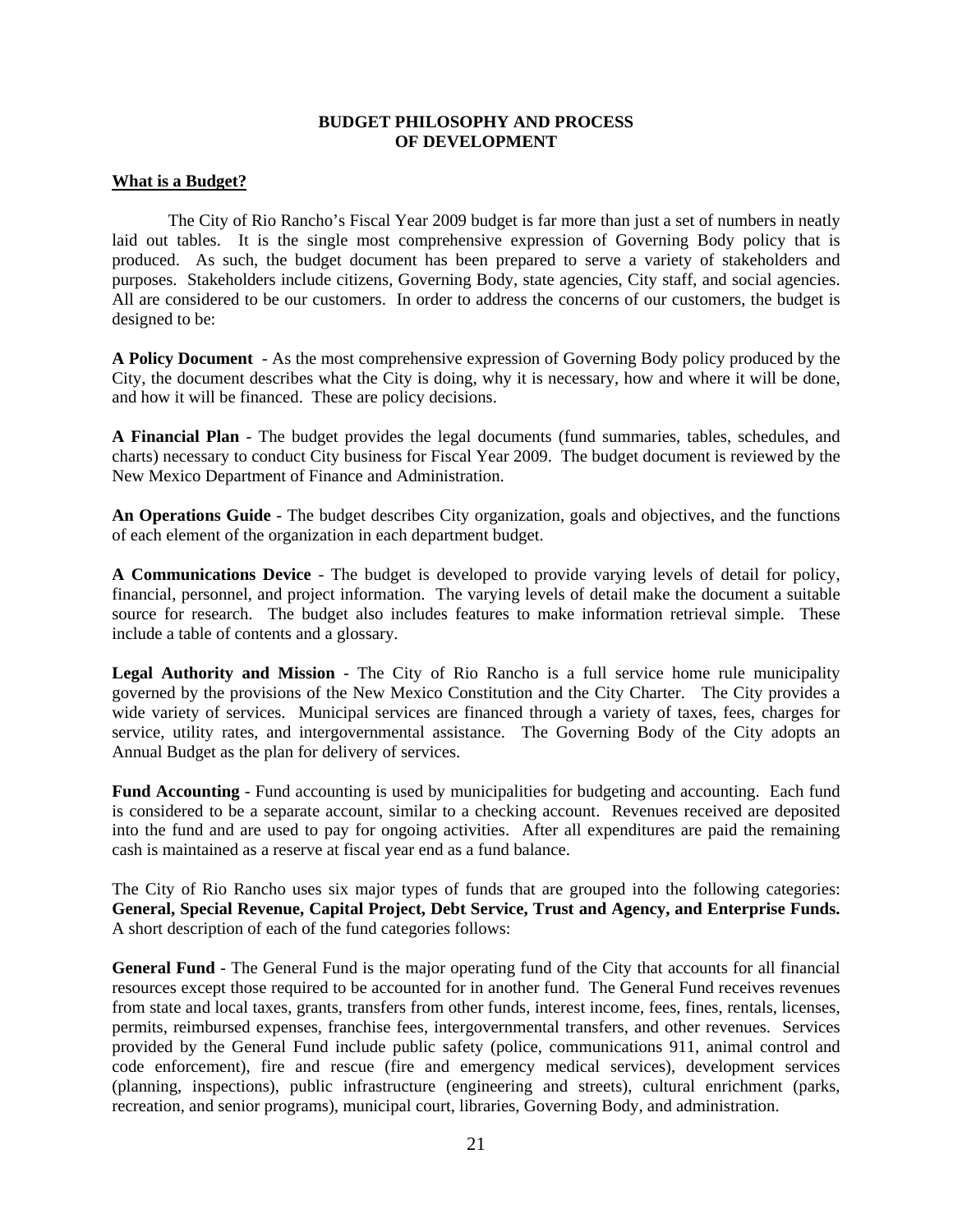**Special Revenue Fund** - Special Revenue Funds account for proceeds of specific revenue sources that are legally restricted to expenditure for specific purposes, such as grants or restrictions imposed on specific resources by the Governing Body.

**Capital Projects Funds** - Capital Projects Funds account for resources to be used for acquisition, construction, and major maintenance of capital facilities and infrastructure other than those financed by an enterprise funds.

**Debt Service Funds** - Debt Service Funds account for the accumulation of resources for, and payment of, general long-term debt principal and interest.

**Trust and Agency Funds** - Trust and Agency Funds are fiduciary funds that account for assets held as an agent for individuals, private organizations, and other units of government that do not involve measurement of results of operations.

**Enterprise Funds** – account for activity for which as fee is charged to external users for goods or services. The City has two enterprise funds.

**Water and Wastewater Utility Fund** - The Water and Wastewater Utility Fund is financed by rate charges to water utility customers, fees, grants, and interest income. These rates are set at a level to support all costs in delivering the service to residents.

**Multi-purpose Events Center Fund** – accounts for activity, such as sporting events, concerts, and conventions. The fund is supported by contractual obligated income and a surcharge on all ticket sales and merchandise sales related to the Multi-purpose Events Center.

# **How Funding is Developed**

### **Basis of Budgeting**

The City Budget is prepared on an accrual basis of accounting consistent with Generally Accepted Accounting Principles (GAAP). Annual budgets are adopted for all funds. All unexpended appropriations lapse at the close of the fiscal year (June 30th) and become components of the fund balance.

The City of Rio Rancho uses the **modified accrual basis of accounting** for all governmental and agency funds. Under the modified accrual basis of accounting, revenues are recognized in the accounting period in which they become available and measurable. Expenditures are recognized in the accounting period in which the liability is incurred, except for unmatured interest in general long-term debt which is recognized when due. Revenues subject to accrual are reimbursements of expenditures previously made and miscellaneous services rendered.

The **accrual basis of accounting** is followed in the enterprise funds. Revenues are recognized as soon as they are earned, and expenses are recognized as soon as a liability is incurred.

### **The Budget Development Process**

The budget schedule and process is designed to meet Charter mandates and to allow for participation by the public, the Governing Body, and staff. The City's Annual Budget is developed over a seven-month period, beginning in December and ending in July.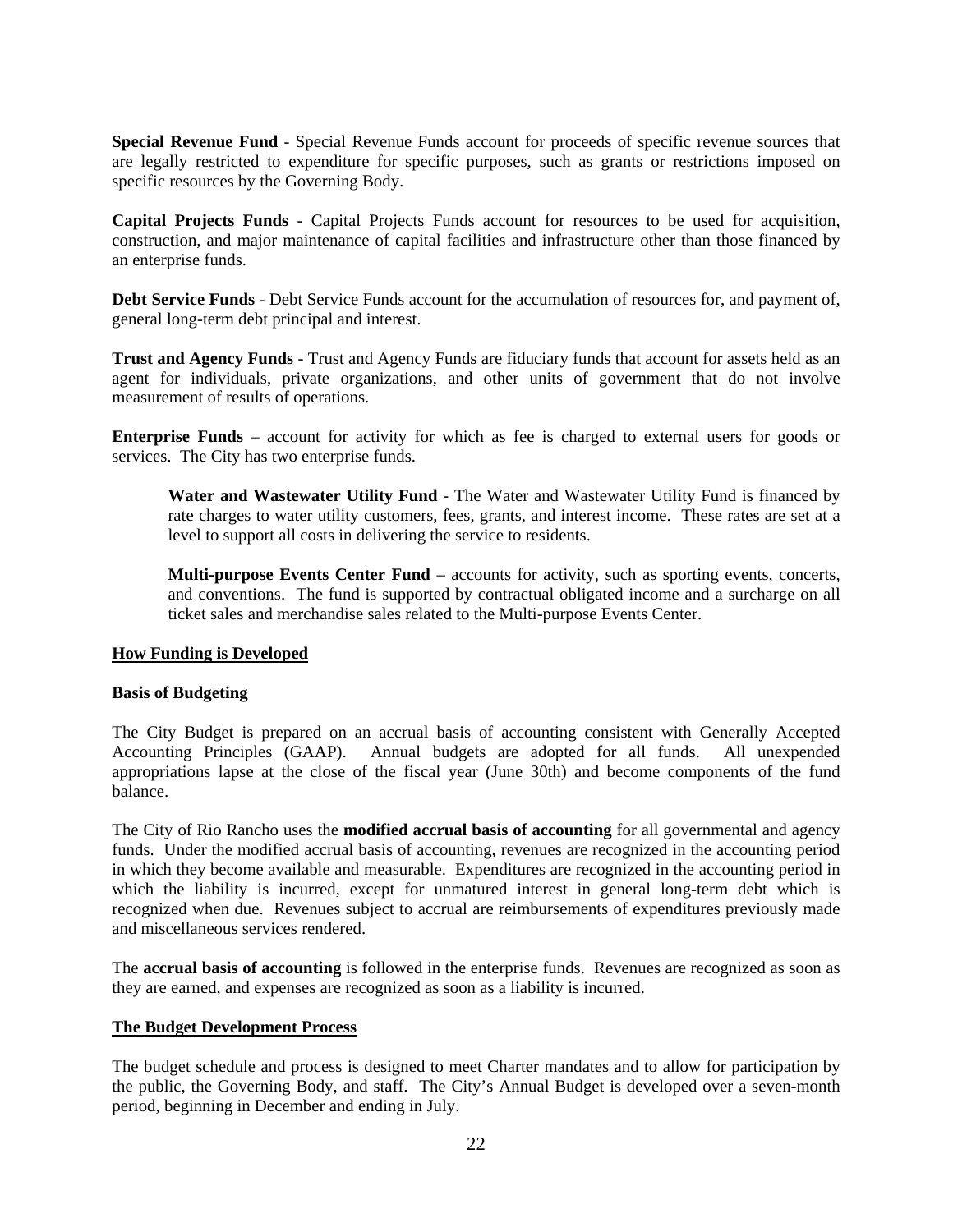|                                                 | <b>Budget Process</b> |     |     |     |     |     |     |     |  |  |  |  |
|-------------------------------------------------|-----------------------|-----|-----|-----|-----|-----|-----|-----|--|--|--|--|
|                                                 | Dec                   | Jan | Feb | Mar | Apr | May | Jun | Jul |  |  |  |  |
| <b>Budget Process</b>                           |                       |     |     |     |     |     |     |     |  |  |  |  |
|                                                 |                       |     |     |     |     |     |     |     |  |  |  |  |
| Budget Preparation Manual & Training            |                       |     |     |     |     |     |     |     |  |  |  |  |
| City Departments submit requests                |                       |     |     |     |     |     |     |     |  |  |  |  |
| City Manager, FS Committee & Department         |                       |     |     |     |     |     |     |     |  |  |  |  |
| head review budget requests                     |                       |     |     |     |     |     |     |     |  |  |  |  |
| City Manager & FS Committee make changes        |                       |     |     |     |     |     |     |     |  |  |  |  |
| Develop Recommended Budget                      |                       |     |     |     |     |     |     |     |  |  |  |  |
| Recommended Budget delivered to Mayor           |                       |     |     |     |     |     |     |     |  |  |  |  |
| Recommended Budget presented to                 |                       |     |     |     |     |     |     |     |  |  |  |  |
| Governing Body                                  |                       |     |     |     |     |     |     |     |  |  |  |  |
| Four Board of Finance budget Hearings           |                       |     |     |     |     |     |     |     |  |  |  |  |
| Public Hearing                                  |                       |     |     |     |     |     |     |     |  |  |  |  |
| Governing Body approves and adopts Budget       |                       |     |     |     |     |     |     |     |  |  |  |  |
| The Adopted Budget is sent to DFA               |                       |     |     |     |     |     |     |     |  |  |  |  |
| DFA review and informs City of changes required |                       |     |     |     |     |     |     |     |  |  |  |  |
| Governing Body approves the Final Budget        |                       |     |     |     |     |     |     |     |  |  |  |  |
| Final document is sent to DFA                   |                       |     |     |     |     |     |     |     |  |  |  |  |

FS: Financial Services

DFA: New Mexico Department of Finance & Administration

PID: Public Infrastructure Department

**December and January** - Budget Preparation Manual is distributed to all departments by the Fiscal Services Department. The Fiscal Services Department staff train City staff on budget processes and budget software. Departments prepare and submit their requests to the Fiscal Services Department.

**January and February** - The City Manager and the Budget Committee review and discuss budget requests with department directors.

**February and March** - The City Manager and Budget Committee make adjustments to Departments funding level and infrastructure projects.

**April** - The Financial Services Department develops the City Manager's recommended budget document. The City Manager delivers the recommended budget to the Mayor for review no later than April 15th. The Mayor submits written comments regarding the recommended budget to the City Manager with in ten days. The City Manager may or may not incorporate the comments into the recommended budget. The City Manager must give a written explanation to the Governing Body why any comment or recommendation was not included in the recommended budget, when presented to the Governing Body.

**May -** Governing Body budget review hearings are held on the budget. Following adoption by the Governing Body, the budget is delivered to the NM Department of Finance and Administration (DFA) at the end of May. After reviewing the document, DFA provides interim approval by the end of June. Public hearings on the proposed budget are held at the regularly scheduled Governing Body meetings.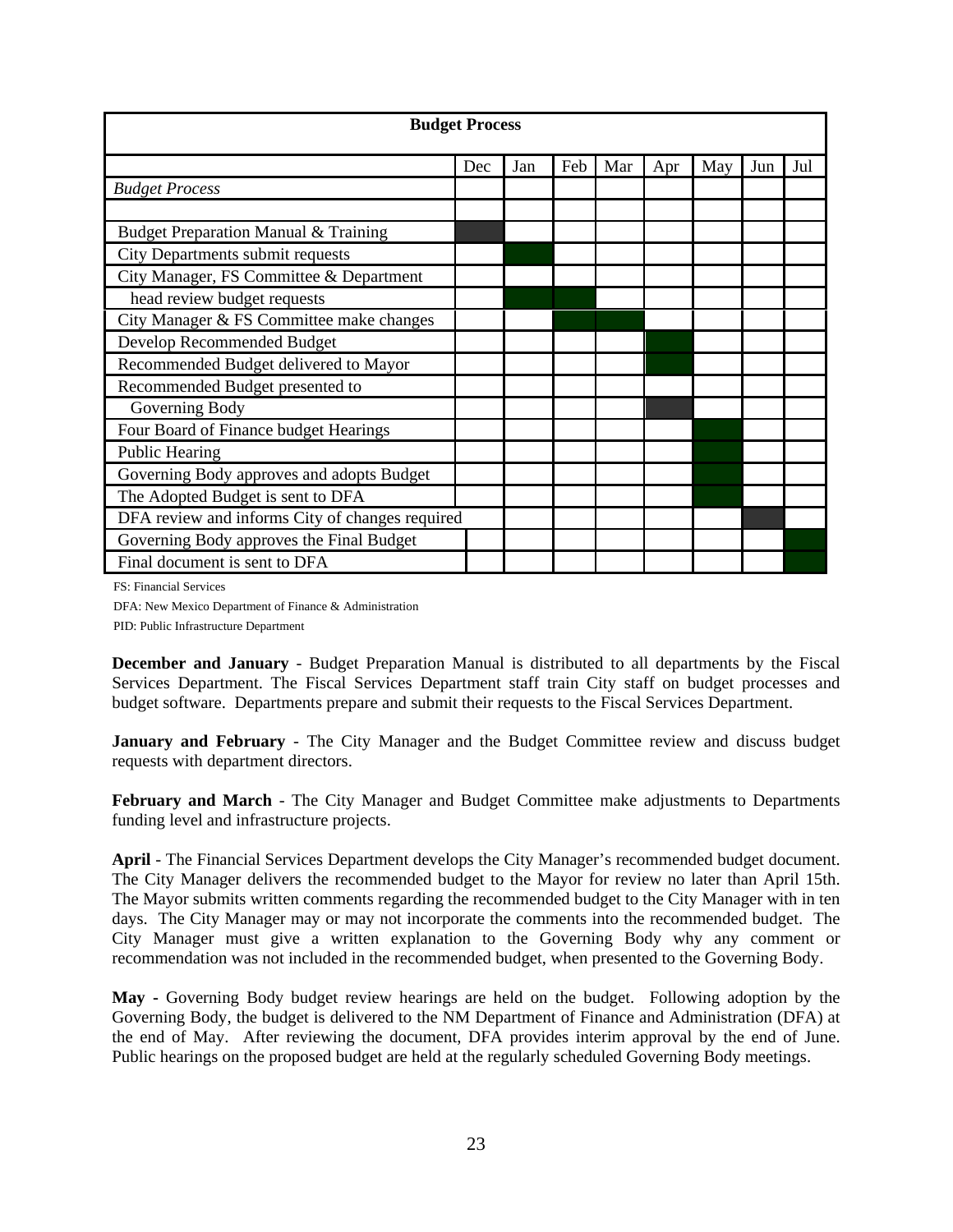**July** - After the closing FY08 books, the City determines beginning fund balance for each fund, rolls balances of infrastructure and capital projects, updates payroll with new benefit costs and other adjustments as needed. The Governing Body approves the final budget at the second meeting of July. DFA grants final approval of the budget in September.

# **Changes to the Adopted Budget**

**Budget Increases** - Departments are expected to confine spending to amounts appropriated during the budget process. In certain cases, however, appropriations may be increased during the budget year under the following circumstances:

**Carryover Encumbrances** - If a department has open purchase orders at the end of the fiscal year, related appropriations are encumbered and carried over to the next year to cover the actual expenses when they occur.

**Unanticipated Revenue** - If a fund receives revenue during the year from a source that was not anticipated or projected in the budget, the Governing Body may approve a budget adjustment to increase appropriations for expenditure in the year received.

**Prior Year Reserves** - In cases where a fund's reserves are greater than required by policy, supplemental appropriation requests may be funded, with Governing Body appropriating amounts from reserves to fund items not included in the original adopted budget. The Governing Body may also appropriate reserves in case of emergency or unusual circumstances.

**Budget Decreases** - Annual budgets may be decreased below adopted appropriations by Governing Body action. Changes in service demand, economic conditions, revenues realized below projections, and Governing Body goals and direction may cause budget reductions. The NM Department of Finance and Administration may also direct decreases if funds do not have sufficient reserves. The City Manager will recommend decreases in expenditure authority to Governing Body.

# **Budget Transfers**

There are two types of budget transfers, **within fund** and **between funds**. **Within fund** transfers move budgeted funding between line items. These transfers require the approval of the City Manager. The City Manager has authority to approve transfers within cost centers not to exceed \$20,000 during a fiscal year. **Between funds** transfers, or transfers exceeding \$20,000 within cost centers, must be recommended by the City Manager and approved by the Governing Body.

The circumstances that require budget transfers are many. In some cases, the responsibility for implementing a program is changed from one department to another. Management continually strives to make the organization more efficient, and budget transfers assist in achieving efficiency.

New Mexico state law prohibits a municipality from making expenditures in excess of approved appropriations. If a fund is not overspent, it is in compliance with state law.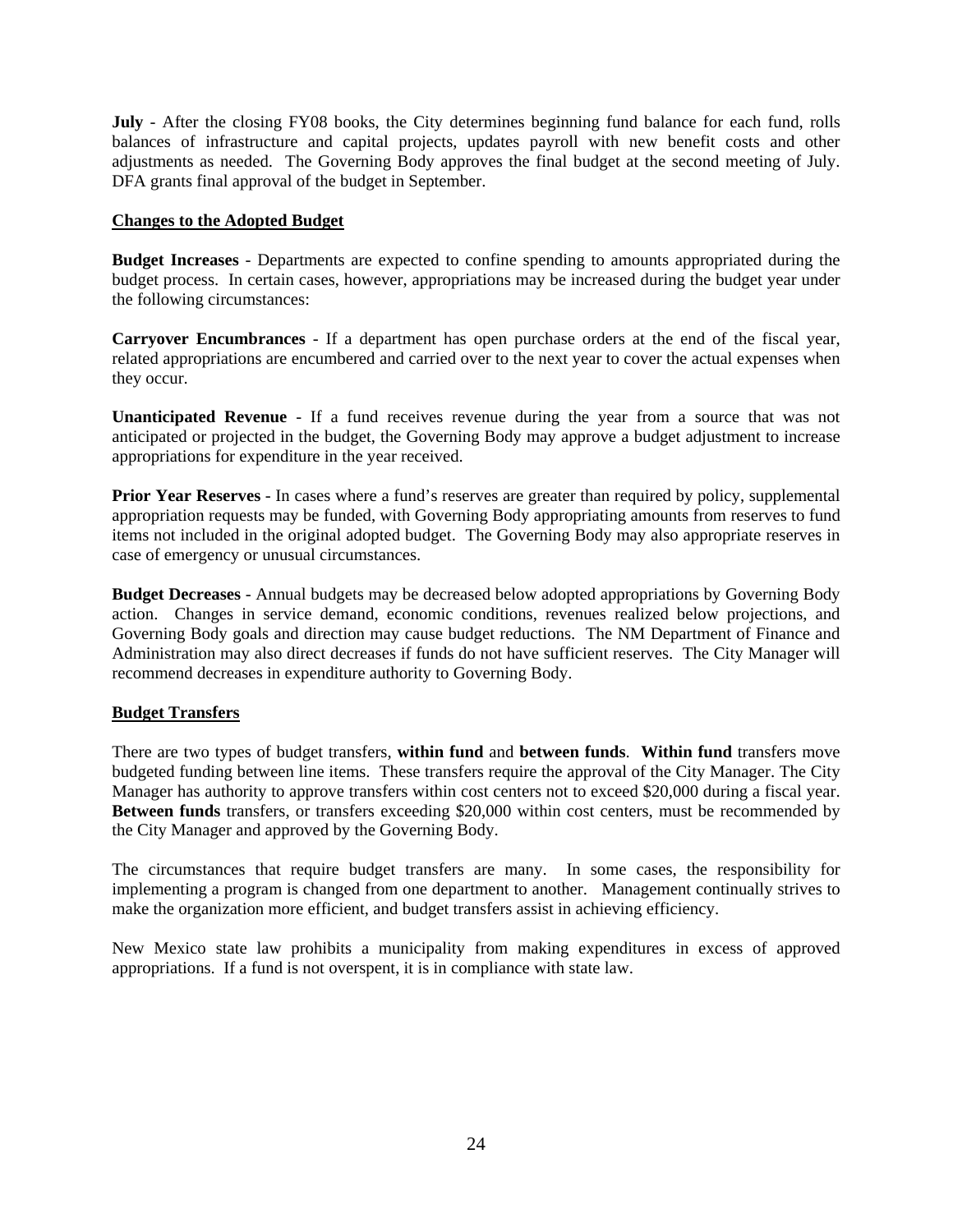### **THE ECONOMY**

#### **Economic Overview**

New Mexico has become a financially stable state and action-oriented to the highest levels of government, with a strong business culture and infrastructure. It's an exciting location to do business, whether that business is producing movies, aerospace, biotechnology, food processing, manufacturing or renewable energy.

Aerospace firms are looking at New Mexico because there is the infrastructure needed with White Sands Missile Range, three Air Force bases, an Air Force research lab, two national laboratories, and many community airports. In addition, clear skies, mild weather, world-renowned research, a growing pool of investors, and an expanding aerospace industry make the region an ideal location for the next generation of aerospace entrepreneurs. The Technology and Research Corridor, including two research universities and two national laboratories, make Rio Rancho an ideal location for burgeoning technology companies. University of New Mexico, New Mexico State University and New Mexico Community College continue to graduate young professionals prepared to contribute to the innovative environment characterizing today's tech industry.

Rio Rancho is rapidly becoming one of the hottest places to relocate a business, offering a portfolio of incentives, tax benefits and other programs that stand behind New Mexico commitment, including one of the most aggressive job training programs in the nation. New Mexico's communities are not only great places to live and work; they are great places to have a life, surrounded as they are by a variety of cultural and recreational opportunities.

Rio Rancho boasts a low cost of doing business, combined with good highways and proximity to population centers like Dallas, Denver, and Phoenix, and highly educated and productive workforce, competitive wage rates, low worker's compensation premiums, low utility costs, and affordable land. The City of Rio Rancho is located in central New Mexico adjacent to Albuquerque, New Mexico's principal city. The metropolitan area of Rio Rancho/Albuquerque is served by Interstate 40 and Interstate 25. The BN&SF railroad has a major rail line through Albuquerque. There are two general aviation facilities, including the Albuquerque International Sunport. Additional surface transportation is provided by most bus and trucking companies.

The City of Rio Rancho annexed 1,000 acres of state land. The City is creating, on a 160 acre parcel, a new "City Center" or Central Business District. The City has built a \$47 million, 6,500 seat event center and a \$16 million City Hall. Eventually, commercial and real estate space will follow.

City and county unemployment rates remain below state and national norms. In March 2008, Forbes Magazine ranked the metropolitan area of Albuquerque/Rio Rancho as number thirteen for Business and Careers. The factors to determine the rank were: Cost of doing business, job growth, population, and educational attainment amount the most important factors. Also, Forbes Magazine ranked the metropolitan area as number thirteen in the Best Cities for Jobs in January 2008; most important factor to determine this position were median income, unemployment rate, income growth, cost of living and job growth among the most important. The Fortune Small Business Magazine, in April 2008, ranked the City of Rio Rancho number 83 as one of the best places to live and launch. This ranking is based on business and quality of life as important factors; the magazine mention "Rio Rancho has emerged as a business center in its own right and it is the fastest growing city in the area". In June 2006 Bizjournals.com analyzed the educational levels of adults in nearly 16,000 cities, towns, villages, boroughs and unincorporated areas to determine the highest concentration of brainpower and therefore can claim to be America's smartest big city. Albuquerque/Rio Rancho was ranked number  $10<sup>th</sup>$ . The study found that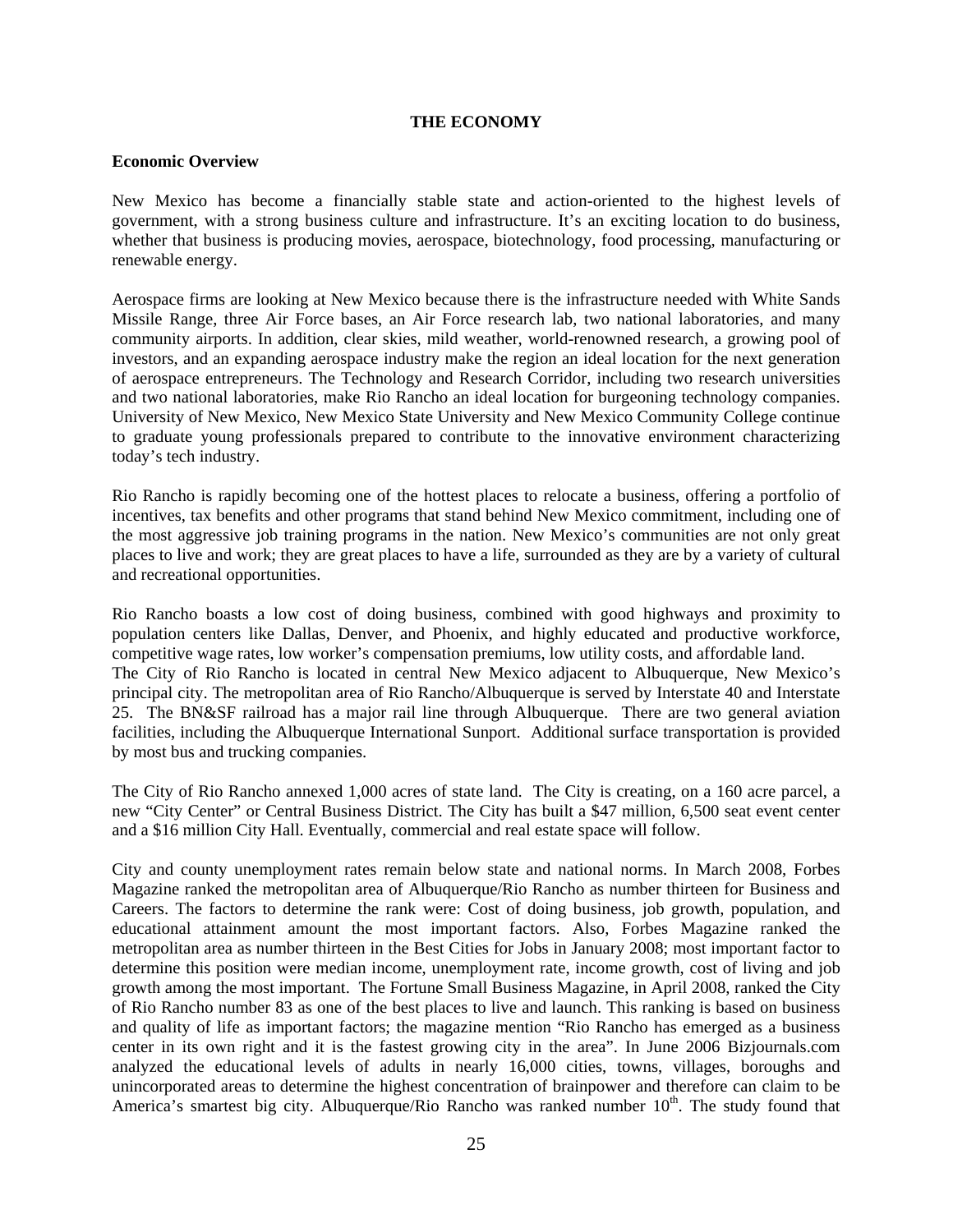America's brainpower is concentrated in technology centers, national and state capitals, college towns and affluent suburbs. The ranking reflect each community's collective brainpower, which is tied to its residents, abilities to innovate, create, compete, and make money. Finally, MovieMaker's 2007 survey ranks Albuquerque MSA  $4<sup>th</sup>$  best city in the U.S. to live, work, and make movies.

# **Project Support and Incentives**

Companies interested in relocating or expanding in Rio Rancho could qualify for the following project support and incentives through the City of Rio Rancho and / or the State of New Mexico.

- One-stop, fast-track permitting/expedited construction inspections
- Industrial Development Bond Financing, including
	- Partial property tax abatement (66% for up to 30 years)
	- Gross receipts tax exemption on equipment purchases
- Job Training Incentive Programs
- High Wage Jobs Tax Credit
- Film Industry Incentives
- Manufacturing Investment Tax Credit
- Software Development Tax Credit
- Research and Development Tax Credit
- A Gross Receipts Investment Policy (GRIP) was adopted to attract retail businesses. The City may choose to refund a portion of gross receipts tax to developer or company in the decision to relocate or expand within the City.

\_\_\_\_\_\_\_\_\_\_\_\_\_\_\_\_\_\_\_\_\_\_\_\_\_\_\_\_\_\_\_\_\_\_\_\_ Source: Rio Rancho Economic Development Corporation

# **Representative Activity**

- New Central Business District with new Event Center and City Hall
- \$800 plus millions in development activities
- New University of New Mexico West Campus location identified, land acquired and planning underway
- Central New Mexico Community College to partner with UNM West to build a facility for Fall 2009 classes.
- New City Library
- New Indoor Aquatic Recreation center
- New Enchanted Hills Medical Plaza 24,000 SF professional space.
- New \$150 million full service UNM hospital on Rio Rancho university west campus announced
- New \$200 million full service Presbyterian Hospital; phase one groundbreaking in summer 2008
- New high school under construction and opening in fall 2009
- Mariposa Development home construction underway
- Cabezon Community Development growth exceeding all projections
- Northern Blvd Development 171,000 SF Lowe's store
- \$240 million in housing construction
- Loma Colorado Development home construction underway

\_\_\_\_\_\_\_\_\_\_\_\_\_\_\_\_\_\_\_\_\_\_\_\_\_\_\_\_\_\_\_\_\_\_\_\_\_ Source: Rio Rancho Economic Development Corporation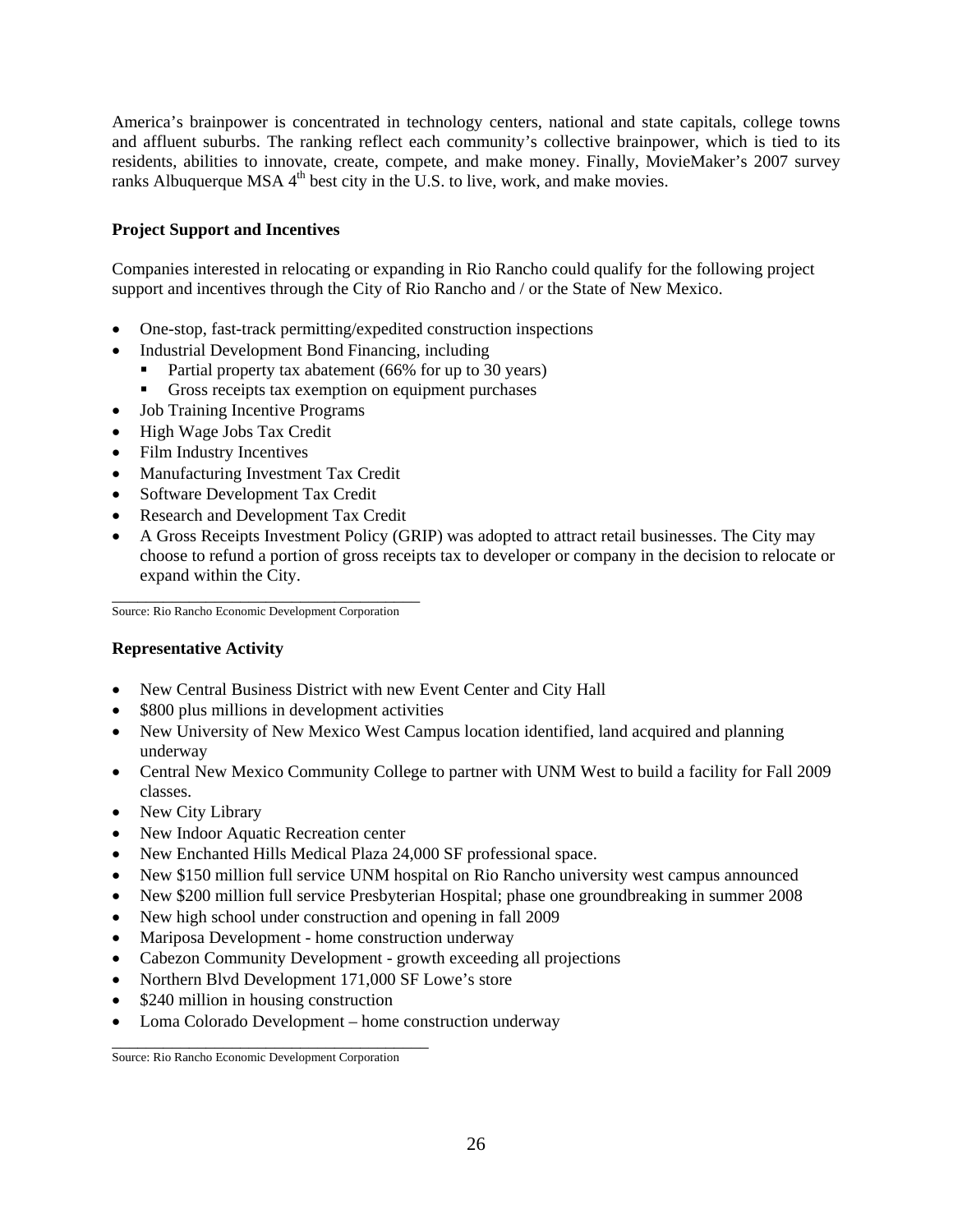### **Per Capita Income**

 The following table sets forth per capita personal income levels for Albuquerque MSA, Sandoval County, the State of New Mexico and the Unites States.

| <b>Per Capita Income</b> |                         |            |    |        |   |             |    |               |  |  |  |
|--------------------------|-------------------------|------------|----|--------|---|-------------|----|---------------|--|--|--|
|                          | Sandoval<br>Albuquerque |            |    |        |   | State of    |    | United        |  |  |  |
| Year                     |                         | <b>MSA</b> |    | County |   | New Mexico* |    | <b>States</b> |  |  |  |
| 1997                     | \$                      | 22,931     | \$ | 21,008 | S | 19,698      | \$ | 25,334        |  |  |  |
| 1998                     |                         | 23,894     |    | 21,878 |   | 20,656      |    | 26,883        |  |  |  |
| 1999                     |                         | 24,412     |    | 22,651 |   | 21,042      |    | 27,939        |  |  |  |
| 2000                     |                         | 25,846     |    | 23,752 |   | 22,134      |    | 29,845        |  |  |  |
| 2001 <sub>r</sub>        |                         | 27,979     |    | 25,571 |   | 24,132      |    | 30,574        |  |  |  |
| $2002_r$                 |                         | 27,836     |    | 25,071 |   | 24,310      |    | 30,821        |  |  |  |
| $2003_r$                 |                         | 28,243     |    | 24,947 |   | 24,945      |    | 31,504        |  |  |  |
| $2004_r$                 |                         | 29,443     |    | 26,277 |   | 26,326      |    | 33,123        |  |  |  |
| 2005r                    |                         | 31,061     |    | 27,670 |   | 28,175      |    | 34,757        |  |  |  |
| $2006_p$                 |                         | 32,727     |    | 28,484 |   | 29,929      |    | 36,714        |  |  |  |

r Revised; P Preliminary

Source: U.S. Department of Comerce, Bureau of Economic Analysis

Data released April 2008.

\*The rank of New Mexico among the 50 states is 43

Table prepared by: The City of Rio Rancho Financial Services Department

#### **Median Household Income and Median Family Income**

The following table shows median household income changes between 2000 and 2006 for Rio Rancho, Sandoval County, the State of New Mexico and the United States. In addition it shows the changes in Median Family Income and Per-capita income.

|                         | Income   |            |        |          |                        |        |          |            |        |          |                      |        |
|-------------------------|----------|------------|--------|----------|------------------------|--------|----------|------------|--------|----------|----------------------|--------|
|                         |          | Rio Rancho |        |          | <b>Sandoval County</b> |        |          | New Mexico |        |          | <b>United States</b> |        |
| Characteristic          | 2000     | 2006       | Change | 2000     | 2006                   | Change | 2000     | 2006       | Change | 2000     | 2006                 | Change |
| Median Household Income | \$47,169 | \$56.914   | 20.7%  | \$44,949 | \$54,747               | 21.8%  | \$34,133 | \$40,629   | 19.0%  | \$41.994 | \$48.451             | 15.4%  |
| Median Family Income    | 52,233   | 64.828     | 24.1%  | 48.984   | 62,859                 | 28.3%  | 39.425   | 48.199     | 22.3%  | 50,046   | 58.526               | 16.9%  |
| Percapita               | 20.322   | 23.786     | 17.0%  | 19.174   | 23,389                 | 22.0%  | 17.261   | 20.913     | 21.2%  | 21.587   | 25,267               | 17.0%  |

U.S. Census Bureau, American FactFinder, 2000 and 2006.

Table prepared by: The City of Rio Rancho Financial Services Department

The following table shows Effective Buying Income by Income Group for Albuquerque MSA, Sandoval County, the State of New Mexico and the United States.

| <b>Efective Buying Income</b>           |                    |                      |                         |  |  |  |  |  |  |  |
|-----------------------------------------|--------------------|----------------------|-------------------------|--|--|--|--|--|--|--|
| <b>Effective Buying</b><br>Income Group | Sandoval<br>County | <b>New</b><br>Mexico | United<br><b>States</b> |  |  |  |  |  |  |  |
| Less than $$15,000$                     | 10.5%              | 17.0%                | 13.8%                   |  |  |  |  |  |  |  |
| $$15,000 - $24,999$                     | 11.1               | 15.5                 | 13.2                    |  |  |  |  |  |  |  |
| \$25,000 - \$49,999                     | 38.0               | 36.4                 | 33.8                    |  |  |  |  |  |  |  |
| \$50,000 - \$74,999                     | 23.0               | 17.0                 | 20.0                    |  |  |  |  |  |  |  |
| \$75,000 - \$99,999                     | 11.5               | 8.6                  | 10.5                    |  |  |  |  |  |  |  |
| \$100,000 - \$149,999                   | 4.0                | 3.9                  | 5.9                     |  |  |  |  |  |  |  |
| $$150,000$ - or more                    | 1.8                | 1.6                  | 2.8                     |  |  |  |  |  |  |  |

Source: TradeDimensions International, Inc., Demographics USA 2007 - County Edition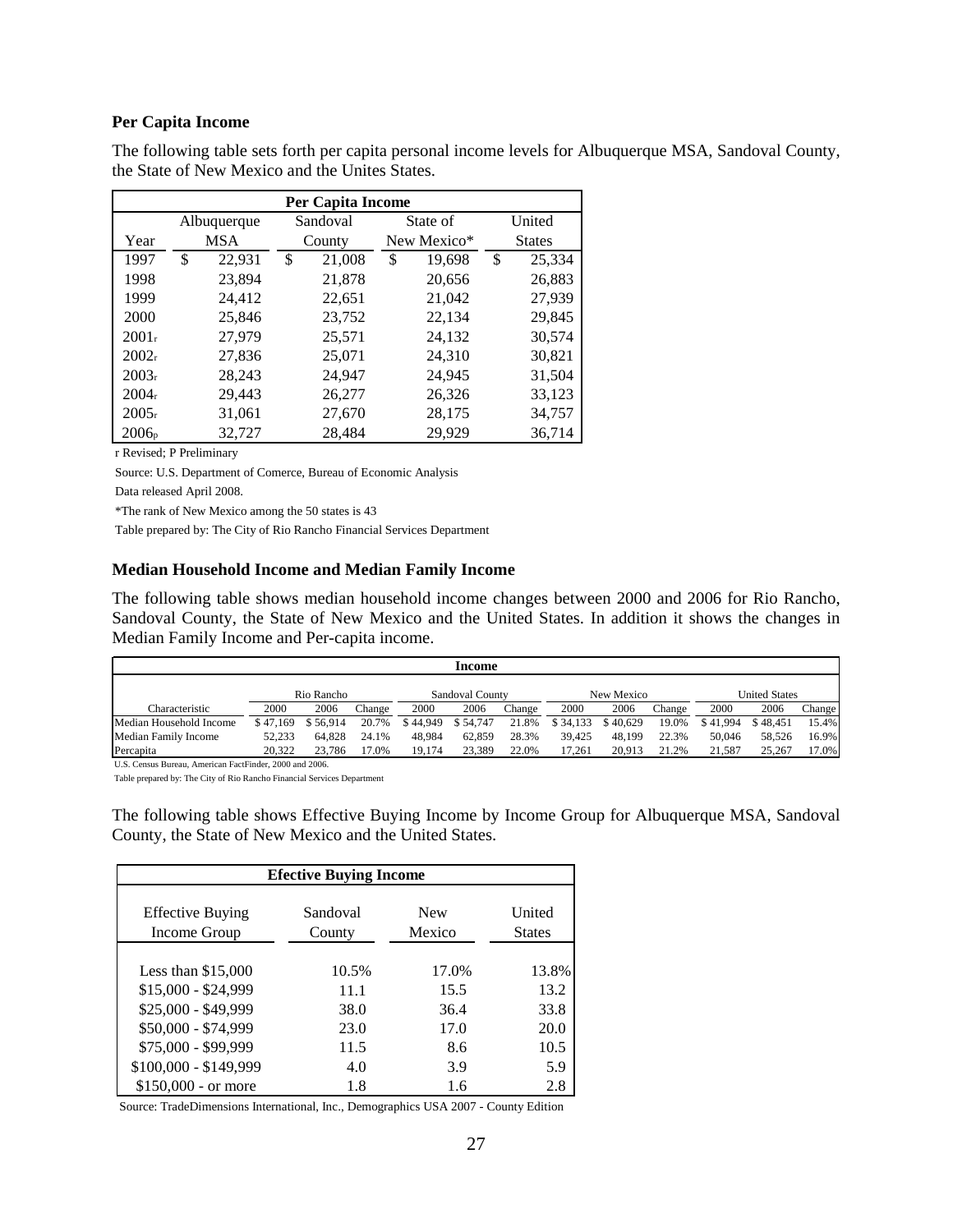|                   |              | <b>Total Personal Income (\$000s)</b> |            |                |
|-------------------|--------------|---------------------------------------|------------|----------------|
|                   | Albuquerque  | Sandoval                              | State of   | United         |
| Year              | <b>MSA</b>   | County                                | New Mexico | <b>States</b>  |
| 1997              | 16,273,068   | 1,773,388                             | 34.960.814 | 6,907,332,000  |
| 1998              | 17, 141, 766 | 1,887,575                             | 37,045,765 | 7,415,709,000  |
| 1999              | 17,642,295   | 1,995,912                             | 38.045.599 | 7,796,137,000  |
| 2000              | 18,910,334   | 2,168,705                             | 40,318,443 | 8,422,074,000  |
| 2001              | 20,693,319   | 2,381,792                             | 44,138,165 | 8,716,992,000  |
| 2002              | 20,983,664   | 2,398,481                             | 44,986,517 | 8,872,871,000  |
| 2003              | 21,642,008   | 2,454,258                             | 46,650,275 | 9,150,320,000  |
| 2004 <sub>r</sub> | 22,993,476   | 2,661,046                             | 49,813,042 | 9,711,363,000  |
| $2005_r$          | 24,803,922   | 2,924,715                             | 53,992,896 | 10,284,356,000 |
| $2006_p$          | 26,763,953   | 3,190,182                             | 58,131,416 | 10,968,393,000 |

The following table shows the Total Personal Income for Albuquerque MSA, Sandoval County, State of New Mexico and the United States.

r Revised, p Preliminary

Source: U.S. Department of Comerce, Bureau of Economic Analysis; data released April 2008 Table prepared by: The City of Rio Rancho Financial Services Department

### **Historical Employment by Sector**

The following table describes by industry sector the estimated nonagricultural wage and salary employment for the Albuquerque MSA during the past six years. The Bureau of Economic Analysis defines "earnings" as including wages and salaries, proprietor's income and other labor income (such as bonuses).

| Non Agricultural Wage and Salary Employment by Major Sector<br><b>New Mexico Metropolitan Statistical Reas (000s)</b><br>2001 to 2007 |    |       |     |       |     |       |     |       |     |       |     |       |     |       |
|---------------------------------------------------------------------------------------------------------------------------------------|----|-------|-----|-------|-----|-------|-----|-------|-----|-------|-----|-------|-----|-------|
| 2003<br>Albuquerque MSA *<br>2001<br>2002<br>2004<br>2005<br>2006 <sub>r</sub><br>2007 <sub>p</sub>                                   |    |       |     |       |     |       |     |       |     |       |     |       |     |       |
| <b>Total Employment</b>                                                                                                               | S. | 362.2 | \$. | 361.7 | \$. | 363.1 | \$. | 370.2 | \$. | 377.9 | \$. | 391.5 | \$. | 395.6 |
| <b>Total Private</b>                                                                                                                  |    | 292.0 |     | 289.3 |     | 289.8 |     | 295.5 |     | 301.7 |     | 313.1 |     | 316.1 |
| Goods Producing                                                                                                                       |    | 51.9  |     | 48.2  |     | 47.5  |     | 48.6  |     | 51.4  |     | 55.5  |     | 54.0  |
| Services Providing                                                                                                                    |    | 240.1 |     | 241.1 |     | 242.3 |     | 246.9 |     | 250.3 |     | 257.6 |     | 262.2 |
| Natural Resources & Mining & Construction                                                                                             |    | 24.8  |     | 23.4  |     | 24.1  |     | 25.9  |     | 28.6  |     | 31.4  |     | 30.3  |
| Manufacturing                                                                                                                         |    | 27.1  |     | 24.8  |     | 23.4  |     | 22.6  |     | 22.8  |     | 24.1  |     | 23.7  |
| <b>Wholesale Trade</b>                                                                                                                |    | 13.8  |     | 13.4  |     | 13.0  |     | 12.8  |     | 13.0  |     | 13.2  |     | 13.3  |
| Retail Trade                                                                                                                          |    | 41.6  |     | 41.8  |     | 42.2  |     | 42.9  |     | 43.6  |     | 43.7  |     | 44.7  |
| Transp., Warehousing & Utilities                                                                                                      |    | 10.6  |     | 10.6  |     | 10.5  |     | 10.5  |     | 10.4  |     | 10.5  |     | 10.9  |
| Information                                                                                                                           |    | 11.4  |     | 11.0  |     | 10.2  |     | 9.6   |     | 8.7   |     | 9.4   |     | 9.2   |
| <b>Financial Activities</b>                                                                                                           |    | 19.6  |     | 18.9  |     | 18.8  |     | 19.1  |     | 19.3  |     | 19.2  |     | 19.2  |
| Professional & Business Services                                                                                                      |    | 58.6  |     | 57.8  |     | 57.5  |     | 59.2  |     | 60.7  |     | 62.9  |     | 64.2  |
| Educational & Health Services                                                                                                         |    | 39.3  |     | 41.3  |     | 42.7  |     | 45.0  |     | 46.3  |     | 47.9  |     | 49.1  |
| Leisure & Hospitality                                                                                                                 |    | 34.2  |     | 34.8  |     | 35.8  |     | 36.1  |     | 36.5  |     | 38.5  |     | 39.5  |
| <b>Other Services</b>                                                                                                                 |    | 11.1  |     | 11.5  |     | 11.7  |     | 11.8  |     | 11.9  |     | 12.1  |     | 12.3  |
| Government                                                                                                                            |    | 70.2  |     | 72.4  |     | 73.4  |     | 74.7  |     | 76.2  |     | 78.5  |     | 79.4  |

\*Includes Rio Rancho, r Revised, P Preliminar

Bureau of Business and Economic Research, University of New Mexico.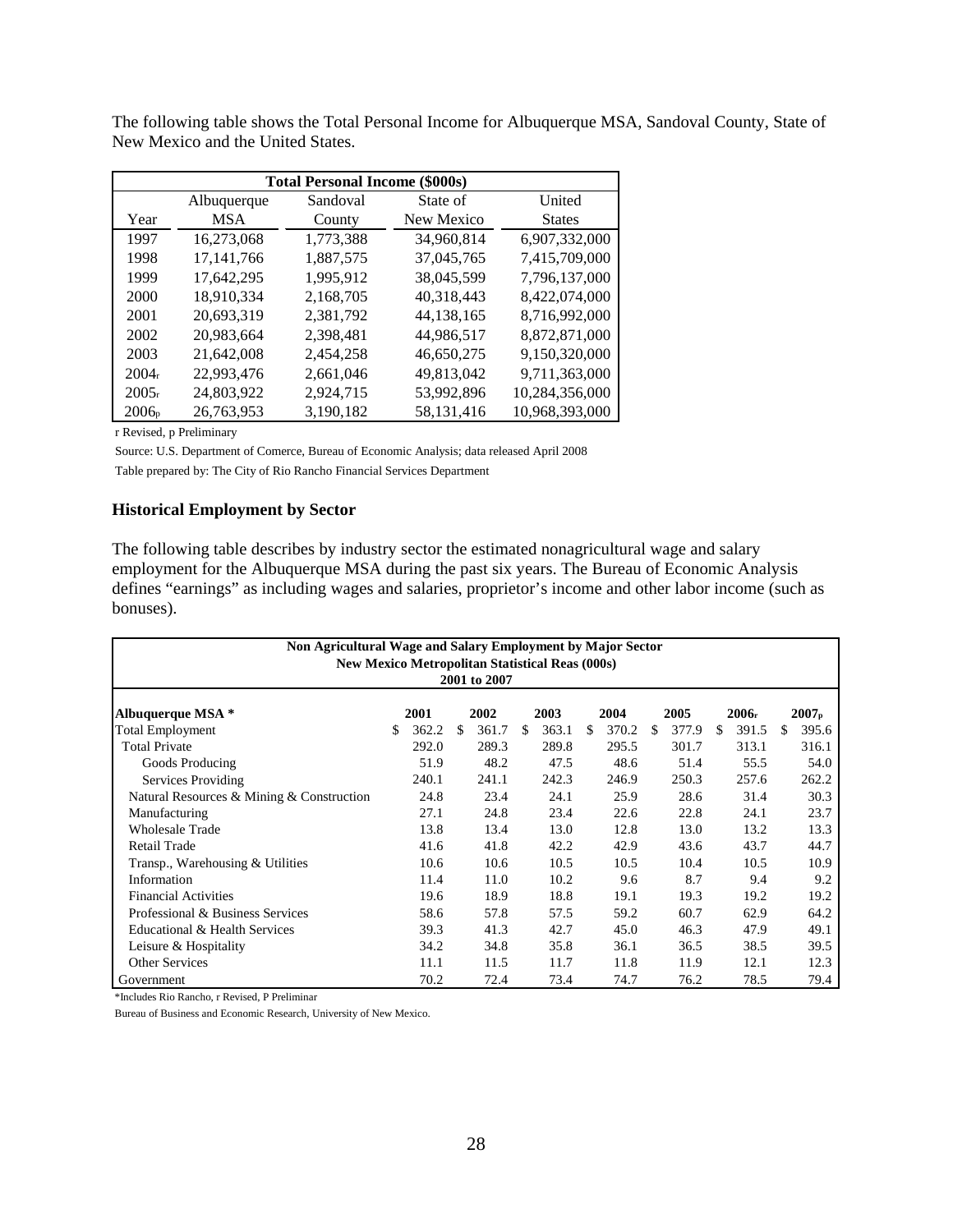#### **Employment**

The following table, derived from information supplied by the Labor Department of the State of New Mexico, presents information on employment within Sandoval County, the State of New Mexico, and the United States, for the periods indicated. The annual unemployment figures indicate average rates for the entire year and do not reflect monthly or seasonal trends.

|                    | Employment |            |        |                        |         |                            |         |                      |  |  |  |
|--------------------|------------|------------|--------|------------------------|---------|----------------------------|---------|----------------------|--|--|--|
| Albuquerque $MSA*$ |            |            |        | <b>Sandoval County</b> |         | <b>State of New Mexico</b> |         | United States (000)s |  |  |  |
|                    | Labor      | Percent    | Labor  | Percent                | Labor   | Percent                    | Labor   | Percent              |  |  |  |
| Year               | Force      | Unemployed | Force  | Unemployed             | Force   | Unemployed                 | Force   | Unemployed           |  |  |  |
| 2007 <sub>p</sub>  | 407,023    | 3.5        | 53,681 | 4.0                    | 943,062 | 3.5                        | 153,124 | 4.6                  |  |  |  |
| $2006_r$           | 403,978    | 4.0        | 51,402 | 4.4                    | 936.998 | 4.3                        | 151.428 | 4.6                  |  |  |  |
| 2005               | 399,956    | 4.9        | 49.297 | 5.1                    | 920,226 | 5.2                        | 149.230 | 5.1                  |  |  |  |
| 2004               | 391.190    | 5.2        | 48,206 | 5.5                    | 903.802 | 5.7                        | 147,401 | 5.5                  |  |  |  |
| 2003               | 382,397    | 5.4        | 46.613 | 5.9                    | 888.468 | 5.9                        | 146.510 | 6.0                  |  |  |  |
| 2002               | 378.031    | 5.1        | 45,535 | 5.8                    | 871,512 | 5.5                        | 144.863 | 5.8                  |  |  |  |
| 2001               | 376.382    | 4.3        | 44.544 | 4.6                    | 863.682 | 4.9                        | 143.734 | 4.7                  |  |  |  |

\*Includes Rio Rancho, r Revised, P Preliminar

Bureau of Business and Economic Research, University of New Mexico. Last revised: Jun/08 Table prepared by: The City of Rio Rancho Financial Services Department

### **Major Employers**

The following table shows the major employers in the City of Rio Rancho.

|                |                             | <b>Major Employers</b>    |                    |  |  |  |  |  |  |  |  |  |  |
|----------------|-----------------------------|---------------------------|--------------------|--|--|--|--|--|--|--|--|--|--|
|                |                             |                           | Approximate Number |  |  |  |  |  |  |  |  |  |  |
| Rank           | Employer                    | Type of Business          | of Employees       |  |  |  |  |  |  |  |  |  |  |
| 1              | <b>Intel Corporation</b>    | Semiconductors            | 3,700              |  |  |  |  |  |  |  |  |  |  |
| $\overline{c}$ | Rio Rancho Public Schools   | Education                 | 1,838              |  |  |  |  |  |  |  |  |  |  |
| 3              | Subcontractors (Intel)      | Construction              | 1,300              |  |  |  |  |  |  |  |  |  |  |
| 4              | <b>Sprint PCS</b>           | Call Center               | 800                |  |  |  |  |  |  |  |  |  |  |
| 5              | City of Rio Rancho          | Government                | 755                |  |  |  |  |  |  |  |  |  |  |
| 6              | <b>Bank of America</b>      | Call Center               | 700                |  |  |  |  |  |  |  |  |  |  |
| 7              | E-Telecare Global Solutions | Manufacturer              | 620                |  |  |  |  |  |  |  |  |  |  |
| 8              | <b>Brycon Construction</b>  | Construction              | 422                |  |  |  |  |  |  |  |  |  |  |
| 9              | <b>Sandoval County</b>      | Government                | 406                |  |  |  |  |  |  |  |  |  |  |
| 10             | Victoria's Secret Catalogue | Call Center               | 400                |  |  |  |  |  |  |  |  |  |  |
| 11             | <b>JC</b> Penney            | Call Center               | 350                |  |  |  |  |  |  |  |  |  |  |
| 12             | Wal-Mart                    | Retail                    | 334                |  |  |  |  |  |  |  |  |  |  |
| 13             | US Cotton Inc.              | Manufacturer              | 210                |  |  |  |  |  |  |  |  |  |  |
| 14             | Intersections, Inc.         | <b>Financial Services</b> | <b>200</b>         |  |  |  |  |  |  |  |  |  |  |
| 15             | Don Chalmers Ford           | Car Dealer                | 198                |  |  |  |  |  |  |  |  |  |  |
|                | <b>Total</b>                |                           | 12,233             |  |  |  |  |  |  |  |  |  |  |

Source: Rio Rancho Economic Development Corporation Annual Survey (2007)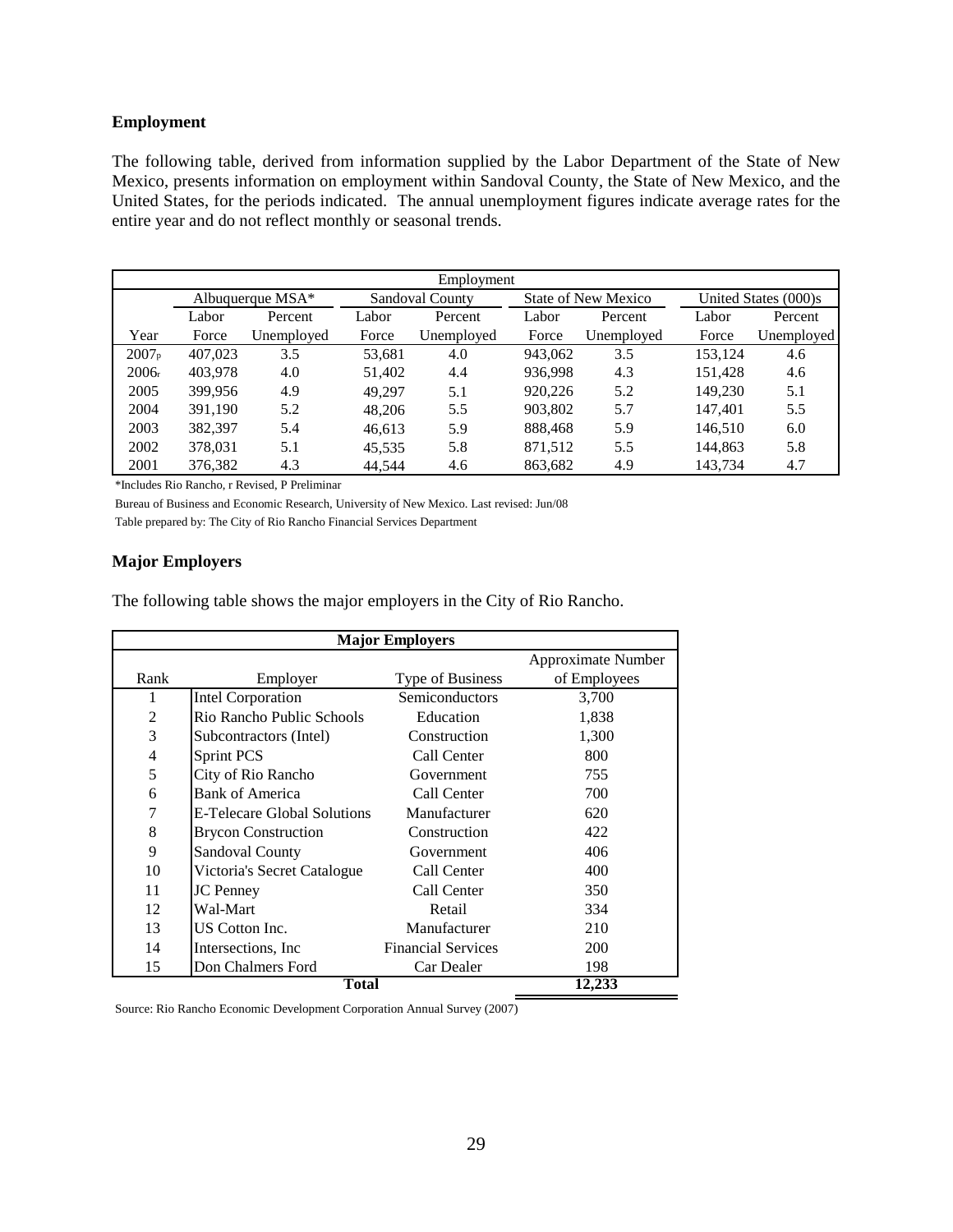#### **Building Permits**

Initial development of the City was due in large part to the availability of affordable land, in the last few years residential construction has been in the mid to upper income housing levels, indicating a shift to above-average wealth levels. Below is a historical chart for residential and non-residential building permits, their associated assessed valuation and the average price per unit:

|        | <b>Building Permits</b> |                 |               |                     |                  |  |  |  |  |  |  |  |  |
|--------|-------------------------|-----------------|---------------|---------------------|------------------|--|--|--|--|--|--|--|--|
|        |                         | Residential (1) |               | Non-Residential (2) |                  |  |  |  |  |  |  |  |  |
| Fiscal |                         |                 | Average price |                     |                  |  |  |  |  |  |  |  |  |
| Year   | New Units               | Value           | per Unit      | New Units           | Value            |  |  |  |  |  |  |  |  |
| 2008   | 917                     | \$190,270,957   | 207,493       | 40                  | S.<br>45,834,386 |  |  |  |  |  |  |  |  |
| 2007   | 1,244                   | 265,496,825     | 213,422       | 49                  | 48,683,016       |  |  |  |  |  |  |  |  |
| 2006   | 2,851                   | 601,099,600     | 210,838       | 29                  | 20,860,522       |  |  |  |  |  |  |  |  |
| 2005   | 2,517                   | 369,408,220     | 146,765       | 12                  | 14,620,213       |  |  |  |  |  |  |  |  |
| 2004   | 1,498                   | 144, 361, 874   | 96,370        | 12                  | 16,955,690       |  |  |  |  |  |  |  |  |
| 2003   | 1,070                   | 100,627,005     | 94,044        | 11                  | 3,902,365        |  |  |  |  |  |  |  |  |
| 2002   | 850                     | 85,045,063      | 100,053       | 14                  | 4,394,000        |  |  |  |  |  |  |  |  |
| 2001   | 837                     | 68,689,864      | 82,067        | 20                  | 6,293,703        |  |  |  |  |  |  |  |  |
| 2000   | 573                     | 47,402,355      | 82,727        | 16                  | 6,599,868        |  |  |  |  |  |  |  |  |
| 1999   | 585                     | 38,633,995      | 66,041        | 21                  | 19,599,183       |  |  |  |  |  |  |  |  |
| 1998   | 517                     | 40,804,557      | 78,926        | 38                  | 57,479,559       |  |  |  |  |  |  |  |  |
| 1997   | 804                     | 50.376.376      | 62,657        | 34                  | 14.201.376       |  |  |  |  |  |  |  |  |

Source: City of Rio Rancho - Planning and Zoning

(1) Includes: R-1 Single Family

(2) Includes: C-1 Retail Commercial and M-1/C-2 Manufacturing Industrial Starts

### **Population**

As the City of Rio Rancho has experienced fast growth, so has the state of New Mexico. According to the 2000 Census, New Mexico's 1.8 million population ranked as the  $12<sup>th</sup>$  fastest growing state in the nation, with a 20.1% percent increase from 1990 to 2000. Projections estimate that New Mexico will add nearly an additional million people by the year 2025 for a total population of 2.6 million. This anticipated rate of population change, at 55 percent, is expected to rank as the 2<sup>nd</sup> largest amongst the 50 states and District of Columbia.

|                      |                | <b>Population Changes</b> |            |          |      |
|----------------------|----------------|---------------------------|------------|----------|------|
| Area                 | July 1, 2007 P | July 1, 2000              | Change     | % Change | Rank |
| <b>United States</b> | 301,621,157    | 281,421,906               | 20,199,251 | 7.2%     | N/A  |
| New Mexico           | 1,969,915      | 1,819,046                 | 150,869    | 8.3%     | 16   |
| Sandoval County      | 117,866        | 89.908                    | 27.958     | 31.1%    |      |
| Rio Rancho *         | 76.000         | 51.765                    | 24.235     | 46.8%    |      |

P Preliminar

Bureau of Business and Economic Research, University of New Mexico.

\* City of Rio Rancho Impact Fee Study, 2005-2010 Land Use Assumptions.

Table prepared by: The City of Rio Rancho Financial Services Department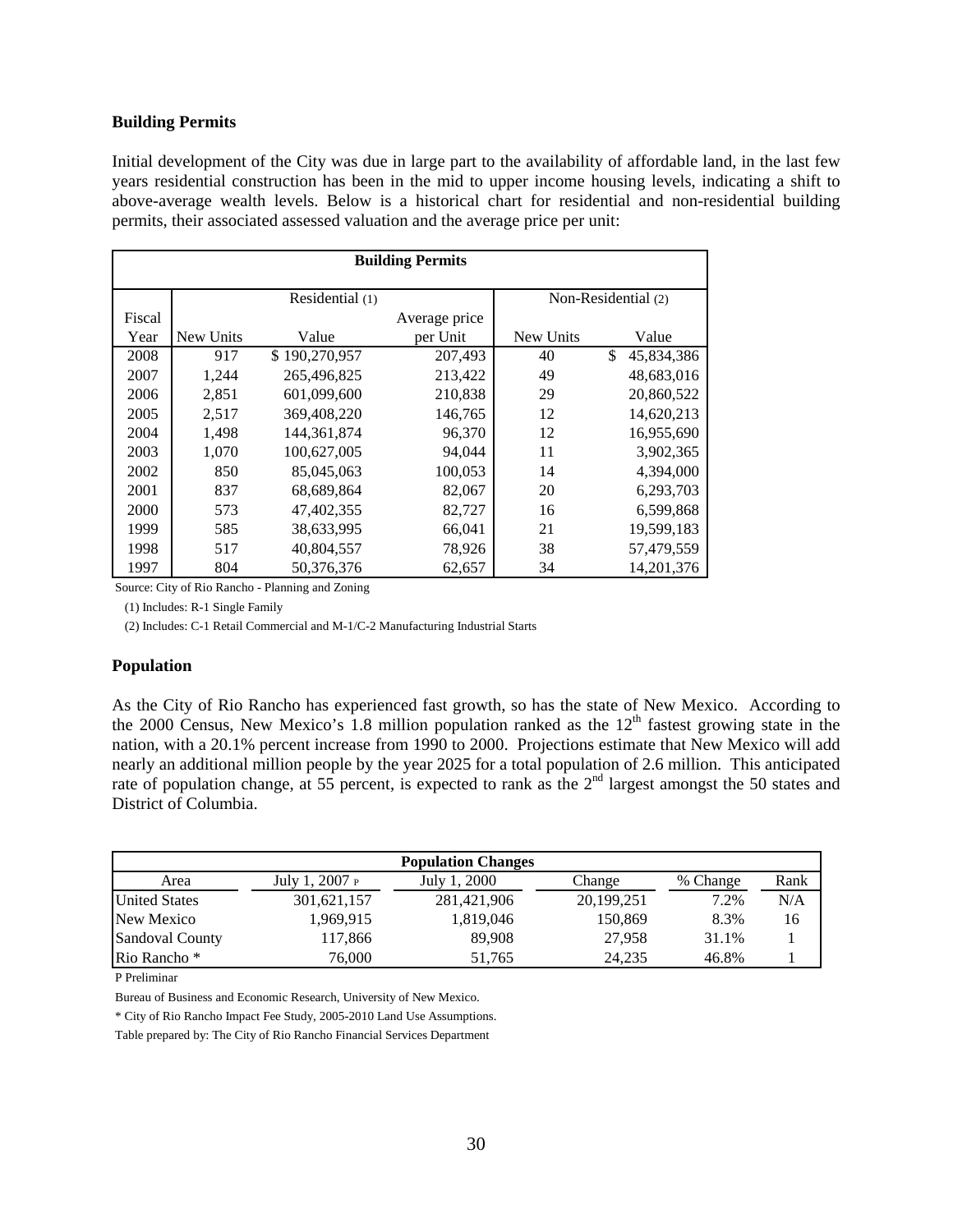The City's relatively short history of rapid growth and development began with its inception in the 1960's as a bulk land subdivision. Prior to its incorporation as a municipality, the 1980 census records Rio Rancho as having 9,985 persons residing within the vicinity. For incorporation purposes, a special census was conducted in 1981 revealing that Rio Rancho's population was 10,131. By 1990, the population had more than tripled to 32,505. As of the 2000 Census, the U.S. Bureau of Census reflects that the City population increased to 51,765. Current estimated population is 76,000.

|      | <b>Population Changes</b> |        |          |        |           |        |               |        |  |  |  |  |
|------|---------------------------|--------|----------|--------|-----------|--------|---------------|--------|--|--|--|--|
|      | Rio                       |        | Sandoval |        | New       |        | United        |        |  |  |  |  |
| Year | Rancho <sup>*</sup>       | Change | County   | Change | Mexico    | Change | <b>States</b> | Change |  |  |  |  |
| 1980 | 9.985                     |        | 34,400   |        | 1,303,143 |        | 226.542.199   |        |  |  |  |  |
| 1990 | 32,505                    | 226%   | 63,319   | 84%    | 1,249,069 | $-4%$  | 248,709,873   | 10%    |  |  |  |  |
| 2000 | 51,765                    | 59%    | 89,908   | 42%    | 1,819,046 | 46%    | 281,421,906   | 13%    |  |  |  |  |
| 2007 | 76,000                    | 47%    | 113,772  | 27%    | 1,969,915 | 8%     | 301,621,157   | 7%     |  |  |  |  |
| 2010 | 124.826                   | 64%    | 126.294  | 1%     | 2,112,986 | 7%     | 308,936,000   | 2%     |  |  |  |  |

Bureau of Business and Economic Research, University of New Mexico.

\* City of Rio Rancho Impact Fee Study, 2005-2010 Land Use Assumptions.

Table prepared by: The City of Rio Rancho Financial Services Department

Most of the City's growth resulted from net migration, resulting from people moving to Rio Rancho from other areas. A comparison of the demographic changes in Sandoval County and Rio Rancho between 1990 and 2000 illustrate how the influx of new residents accounts for Rio Rancho's population growth during this decade.

This population growth has made Rio Rancho the largest city in Sandoval County, and the second largest in the metropolitan region. With respect to Rio Rancho's share of the total New Mexico population, Rio Rancho ranked as the 14th largest community in state in 1980. As a result of an almost five-fold growth in population in less than twenty years, Rio Rancho has become New Mexico's fourth largest community and the fastest growing with an overall growth rate of 47% during the last seven years.

|                                                                                 |                   | <b>Total Population Estimates</b> |               |               |                |  |  |  |  |  |
|---------------------------------------------------------------------------------|-------------------|-----------------------------------|---------------|---------------|----------------|--|--|--|--|--|
| <b>New Mexico Metropolitan Statistical Areas, 2000 to 2007</b>                  |                   |                                   |               |               |                |  |  |  |  |  |
| Population<br><b>Population</b><br>July1,<br><b>Census</b><br><b>Percentage</b> |                   |                                   |               |               |                |  |  |  |  |  |
|                                                                                 | 2007 <sub>p</sub> | 2000                              | <b>Change</b> | <b>Change</b> | <b>Change</b>  |  |  |  |  |  |
| Area                                                                            | <b>Estimate</b>   | <b>Population</b>                 | 2000-2007     | 2000-2007     | Rank           |  |  |  |  |  |
| New Mexico                                                                      | 1.969.915         | 1,819,046                         | 150.869       | 8.3%          | 16             |  |  |  |  |  |
| Metro Portion $\nu$                                                             | 1.299.293         | 1.147.424                         | 151,869       | 13.2%         |                |  |  |  |  |  |
| Albuquerque MSA $2/$                                                            | 835.120           | 729.649                           | 105.471       | 14.5%         |                |  |  |  |  |  |
| Farmington MSA 3/                                                               | 122.427           | 113,801                           | 8.626         | 7.6%          | 4              |  |  |  |  |  |
| Las Cruces MSA 4/                                                               | 198.791           | 174.682                           | 24.109        | 13.8%         | $\overline{2}$ |  |  |  |  |  |
| Santa Fe MSA 5/                                                                 | 142.955           | 129.292                           | 13,663        | 10.6%         | 3              |  |  |  |  |  |
| Nonmetro Portion $\nu$                                                          | 670.622           | 671,622                           | (1,000)       | $-0.1\%$      |                |  |  |  |  |  |
| Rio Rancho $\omega$                                                             | 76,000            | 51.765                            | 24.235        | 46.8%         |                |  |  |  |  |  |

p Preliminary.

1/ Metropolitan and nonmetropolitan portions are based on current metropolitan statistical area (MSA) definitions.

2/ Bernalillo, Sandoval, Torrance and Valencia counties. 3/ San Juan County. 4/ Dona Ana County

5/ Santa Fe County. 6/ City of Rio Rancho Impact Fee Study, 2005-2010 Land Use Assumptions.

Source: U.S. Dept. Of Commerce, Bureau of the Census, Population Estimates Program, Population Division. Data released March 27, 2008.

Prepared by: Bureau of Business and Economic Research, University of New Mexico

Table complemented by: The City of Rio Rancho Financial Services Department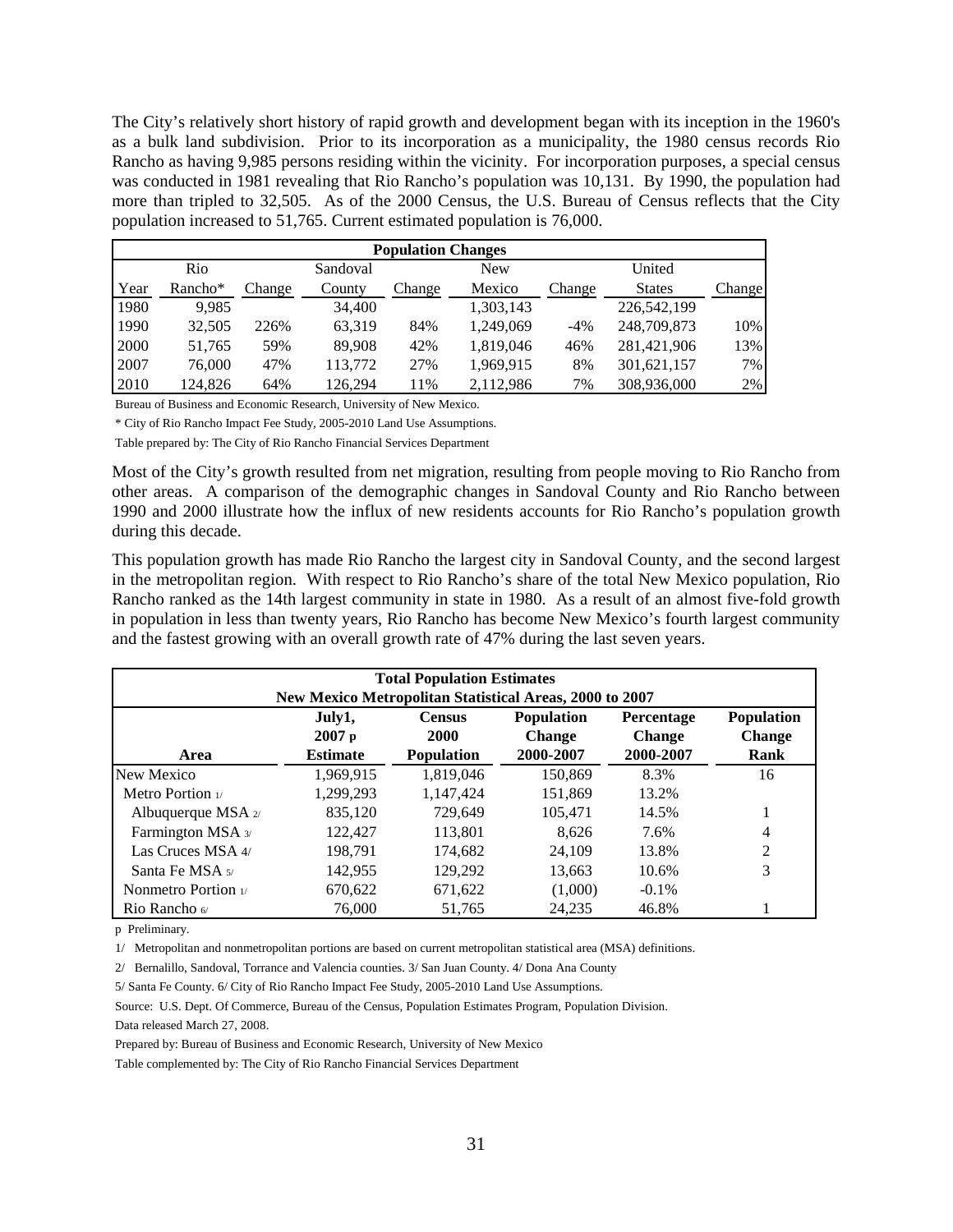Currently, the City is estimated to grow at the rate of about 6.5% per year. Rio Rancho's population growth is expected to continue well into the 21st century. This growth should be considered in the context of the growth of the metropolitan area, which is expected to exceed 1.5 million people by 2050.

# **Gender and Age Distribution**

The character and composition of the residents have changed dramatically over the course of the last two decades. Beginning as a retirement community, a large number of seniors dominated the demographic composition. However, as the City has evolved into an affordable housing community with an expanding economic base, a large number of young families are calling Rio Rancho home. Whereas 17.5% of the Rio Rancho population was over retirement age in 1980, by 1990 this percentage had dropped to 10.9%. By 1990 there were three times more residents under the age of 17 than residents over the age of 65.

Over 37% of the City's population is between the ages of 25 and 44 years old, which is younger than the national average, and over 30% of the population is school age or younger. In New Mexico, the percentage of population classified as youth is projected to decrease from 32.7 percent in 1995 to 30 percent in 2025 while its rank among the 50 states and District of Columbia is expected to be the  $4<sup>th</sup>$ largest proportion of youth in 1995 and the  $5<sup>th</sup>$  largest proportion of youth in 2025.

All states and the District of Columbia are projected to show a decline in the proportion of youth (under 20 years old) in their populations. As the Baby Boom generation (those born between 1946 and 1964) reach retirement age, the growth of the elderly population (65 and over) is expected to accelerate rapidly. The size of the elderly population is projected to increase in all states and the District of Columbia over the 30 year period. The proportion of New Mexico's population classified as elderly is expected to increase from 10.9 percent in 1995 to 16.9 percent in 2025.

Characteristic 2000 2006 2000 2006 2000 2006 2000 2006 Male 48.5% 48.0% 48.8% 48.7% 49.2% 49.3% 49.1% 49.2% Female 51.5% 52.0% 51.2% 51.3% 50.8% 50.7% 50.9% 50.8% Median Age 35.1 34.4 35.1 35.6 34.6 35.2 35.3 36.4 Under 5 Years 7.5% 6.6% 7.3% 6.0% 7.2% 7.3% 6.8% 6.8% 18 Years & Over 70.8% 73.8% 70.4% 74.3% 72.0% 73.9% 74.3% 75.4% 65 Years & Over 11.7% 11.1% 10.6% 10.7% 11.7% 12.3% 12.4% 12.4% **Gender and Age Distribution** Rio Rancho Sandoval County New Mexico United States

The following table sets forth a comparative age distribution profile for Rio Rancho, Sandoval County, the State of New Mexico and the United States.

U.S. Census Bureau, American FactFinder, 2000 and 2006

Table prepared by: The City of Rio Rancho Financial Services Department

# **Race and Ethnicity**

At the national level, 75.1% of the American population is classified as non-Hispanic white, while Hispanic or Latino persons constitute 12.5% of the population, African Americans 12.1%, Native American less than 1%, and Asian Americans 3.6%. However, New Mexico, along with Hawaii and California, does not have an ethnic or racial majority. More than half of the population is composed of non-Hispanic whites, two out of every five residents are Hispanic, nearly one out of every ten is native American, while African Americans constitute 1.9% of the state population. By comparison, Rio Rancho's population is 81.7% non-Hispanic white, while Hispanics constitute over 32% of the City, with small percentages of Native Americans, African Americans, and Asian Americans.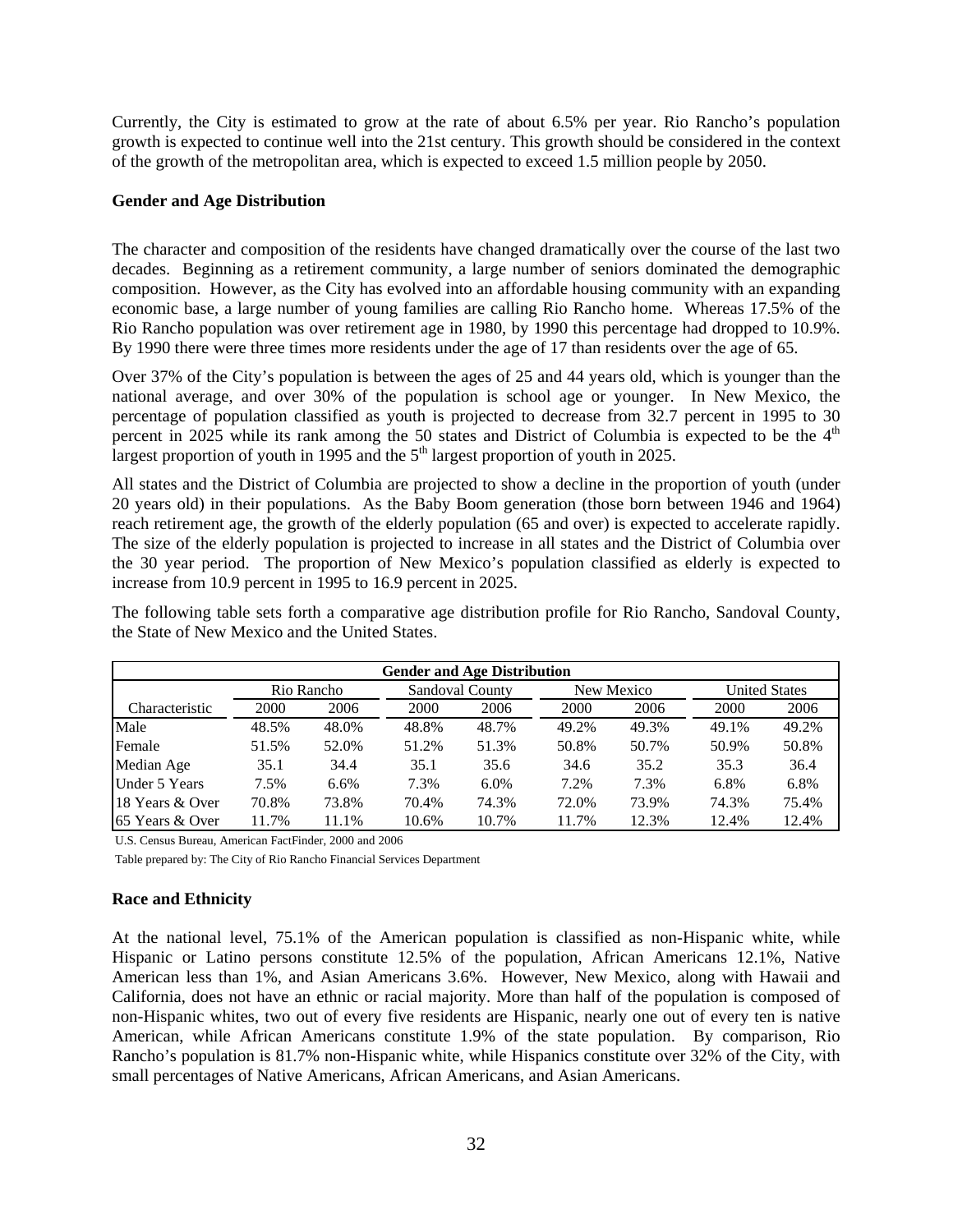Projections indicate that by 2025, non-Hispanic Whites would comprise 39.7 percent of New Mexico's population, down from 49.8 percent in 1995. Non-Hispanic African Americans would comprise 1.6 percent of the state population in 2025, down from 1.9 percent in 1995. Non-Hispanic American Indians, Eskimos, and Aleut would comprise 8.3 percent of the 1995 state population and 9.8 percent of the 2025 state population. Persons of Hispanic origin, who may be of any race, are projected to increase from 39 percent of the 1995 state population to 47.5 percent of the 2025 state population.

| Race and Ethnicity by Percentage of Population |       |            |         |                 |         |            |         |                      |
|------------------------------------------------|-------|------------|---------|-----------------|---------|------------|---------|----------------------|
|                                                |       | Rio Rancho |         | Sandoval County |         | New Mexico |         | <b>United States</b> |
| Characteristic                                 | 2000  | 2006       | 2000    | 2006            | 2000    | 2006       | 2000    | 2006                 |
| One Race                                       | 95.9% | 96.3%      | 96.5%   | 97.2%           | 96.4%   | 96.8%      | 97.6%   | 98.0%                |
| White                                          | 78.4% | 81.8%      | 65.1%   | 71.7%           | 66.8%   | 67.8%      | 75.1%   | 73.9%                |
| <b>Black or African American</b>               | 2.7%  | 3.2%       | 1.7%    | 2.1%            | 1.9%    | 2.0%       | 12.3%   | 12.4%                |
| American and Alaska Native                     | 2.4%  | 1.8%       | 16.3%   | 14.1%           | 9.5%    | 9.7%       | $0.9\%$ | 0.8%                 |
| Asian                                          | 1.5%  | 1.4%       | 1.0%    | 1.0%            | 1.1%    | 1.3%       | 3.6%    | 4.4%                 |
| Native Pacific Islands                         | 0.2%  | 0.1%       | $0.1\%$ | 0.1%            | $0.1\%$ | 0.1%       | 0.1%    | 0.1%                 |
| Some Other Race                                | 10.9% | 8.0%       | 12.4%   | 8.3%            | 17.0%   | 15.8%      | 5.5%    | 6.3%                 |
| <b>Two or More Races</b>                       | 4.1%  | 3.7%       | 3.5%    | 2.8%            | 3.6%    | 3.2%       | 2.4%    | 2.0%                 |
| Hispanic or Latino (of Any Race)               | 27.7% | 32.7%      | 29.4%   | 32.2%           | 42.1%   | 44.0%      | 12.5%   | 14.8%                |

U.S. Census Bureau, American FactFinder, 2000 and 2006

Table prepared by: The City of Rio Rancho Financial Services Department

Between 1995 and 2025, the number of non-Hispanic Whites residing in New Mexico is projected to increase by 197,000, compared to a gain of 11,000 for non-Hispanic African Americans, a gain of 116,000 for non-Hispanic American Indians, Eskimos and Aleut, a gain of 19,000 for the non-Hispanic Asians and Pacific Islanders, and a gain of 583,000 for persons of Hispanic origin.

# **Education, Housing and Poverty**

The following table sets forth a comparative age distribution profile for Rio Rancho, Sandoval County, the State of New Mexico and the United States.

| <b>Education, Housing, and Poverty</b> |            |         |                               |         |           |                      |             |             |
|----------------------------------------|------------|---------|-------------------------------|---------|-----------|----------------------|-------------|-------------|
|                                        | Rio Rancho |         | Sandoval County<br>New Mexico |         |           | <b>United States</b> |             |             |
| Chracteristic                          | 2000       | 2006    | 2000                          | 2006    | 2000      | 2006                 | 2000        | 2006        |
| Population Over 25 Years and Over      | 32.935     | 46,603  | 56.479                        | 72.955  | 1.134.801 | 1.239.433            | 182.211.639 | 195.932.824 |
| High School Graduate or Higher         | 91.2%      | 92.9%   | 86.0%                         | 89.0%   | 78.9%     | 81.5%                | 80.4%       | 84.1%       |
| Bachelor's Degree or Higher            | 24.8%      | 29.1%   | 24.8%                         | 27.3%   | 23.5%     | 25.3%                | 24.4%       | 27.0%       |
| Single-Family House Owner              | 14.264     | 19.546  | 21.873                        | 31.484  | 339.888   | 505.915              | 55.212.108  | 75,086,485  |
| House Median Value (dollars)           | 112.900    | 161.200 | 115.400                       | 166.100 | 108.100   | 141.200              | 119,600     | 185,200     |
| Individuals Below Poverty Level        | 5.1%       | 7.2%    | 12.1%                         | 11.1%   | 18.4%     | 18.5%                | 12.4%       | 13.3%       |

U.S. Census Bureau, American FactFinder, 2000 and 2006

Table prepared by: The City of Rio Rancho Financial Services Department

### **City per Capita Comparisons**

The General Fund budget contains most of the operating funds for City government and the size of the General Fund in relation to the city provides a *general* index of the level of services that a City can provide. Compared to other New Mexico cities the City of Rio Rancho has a relatively small General Fund budget. Historically, the small per capita expenditure is primarily due to the Rio Rancho's relatively limited retail tax base which did not generate large amounts of gross receipts tax (GRT) revenues due to the proximity of Albuquerque, which is the regional retail center. Studies over the last several years suggested that Rio Rancho was loosing as much as 40% of it's GRT to Albuquerque. In mid-April 2006 a Wal-Mart store opened in Rio Rancho. In addition; there have been numerous zoning change requests for commercial properties.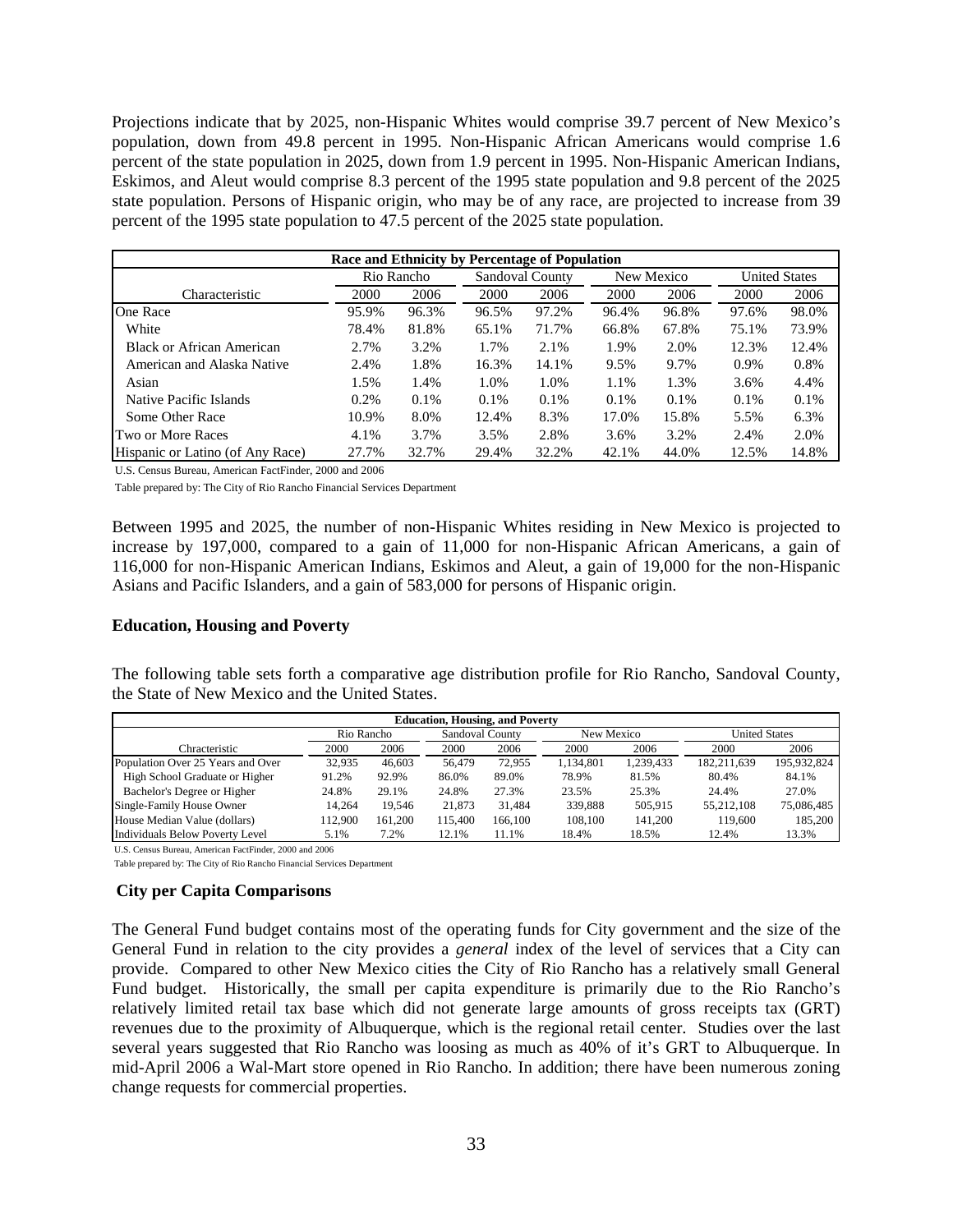| <b>General Fund Per Capita Expenditures</b><br><b>Top Four Populated New Mexico Cities</b><br>FY 2008 Adopted Budget |             |               |               |              |  |  |
|----------------------------------------------------------------------------------------------------------------------|-------------|---------------|---------------|--------------|--|--|
|                                                                                                                      | Estimated   | Total         | Total         | Per Capita   |  |  |
| <b>City</b>                                                                                                          | Population* | Revenues      | Expenditures  | Expenditures |  |  |
| Albuquerque                                                                                                          | 504,949     | \$763,963,000 | \$922,908,000 | \$1,828      |  |  |
| Las Cruces                                                                                                           | 86,268      | 262,127,891   | 360,420,243   | 4,178        |  |  |
| Santa Fe                                                                                                             | 72,056      | 234,583,372   | 240, 348, 163 | 3,336        |  |  |
| Rio Rancho **                                                                                                        | 74,000      | 112,468,210   | 126,706,887   | 1,712        |  |  |

Source: \* Bureau of Business and Economic Research, University of New Mexico. 2006 estimate

\*\* City of Rio Rancho, Impact Fees Study, 2005-2010 Land Use Assumptions

Table prepared by: The City of Rio Rancho Financial Services Department

Next table shows Gross Receipt Taxes per capita.

| <b>GRT per Capita</b><br><b>Top Four Populated New Mexico Cities</b><br>FY 08 Adopted Budget |             |    |             |    |                      |    |            |
|----------------------------------------------------------------------------------------------|-------------|----|-------------|----|----------------------|----|------------|
|                                                                                              | Estimated   |    | All Funds   |    | All Funds            |    | <b>GRT</b> |
| City                                                                                         | Population* |    | <b>GRT</b>  |    | <b>Total Revenue</b> |    | Per Capita |
| Albuquerque                                                                                  | 504.949     | \$ | 341,597,000 | \$ | 763,963,000          | \$ | 676        |
| Las Cruces                                                                                   | 86,268      |    | 74,100,000  |    | 262,127,891          |    | 859        |
| Santa Fe                                                                                     | 72,056      |    | 97,198,250  |    | 234,583,372          |    | 1,349      |
| Rio Rancho **                                                                                | 74,000      |    | 34,929,612  |    | 112,468,210          |    | 472        |

Source: \* Bureau of Business and Economic Research, University of New Mexico. 2006 estimate

\*\* City of Rio Rancho, Impact Fees Study, 2005-2010 Land Use Assumptions

Table prepared by: The City of Rio Rancho Financial Services Department

### **City Employees per 1,000 of Population**

Another method of comparative data is the number of employees per population. The City of Rio Rancho has had to limit the number of employees due to the limited tax base.

| Number of employees per 1,000<br><b>Top Four Populated New Mexico Cities</b><br>FY 08 Adopted Budget |                                    |         |            |  |  |  |
|------------------------------------------------------------------------------------------------------|------------------------------------|---------|------------|--|--|--|
|                                                                                                      | Estimated                          |         | <b>FTE</b> |  |  |  |
| <b>City</b>                                                                                          | Population*<br>$FTE*$<br>per 1,000 |         |            |  |  |  |
| Albuquerque                                                                                          | 504,949                            | 6,342.0 | 12.56      |  |  |  |
| <b>Las Cruces</b>                                                                                    | 86,268                             | 1,368.0 | 15.86      |  |  |  |
| Santa Fe                                                                                             | 72,056                             | 1,766.0 | 24.51      |  |  |  |
| Rio Rancho **                                                                                        | 74,000                             | 767.0   | 10.36      |  |  |  |

Source: \* Bureau of Business and Economic Research, University of New Mexico. 2006 estimate

\*\* City of Rio Rancho, Impact Fees Study, 2005-2010 Land Use Assumptions

Table prepared by: The City of Rio Rancho Financial Services Department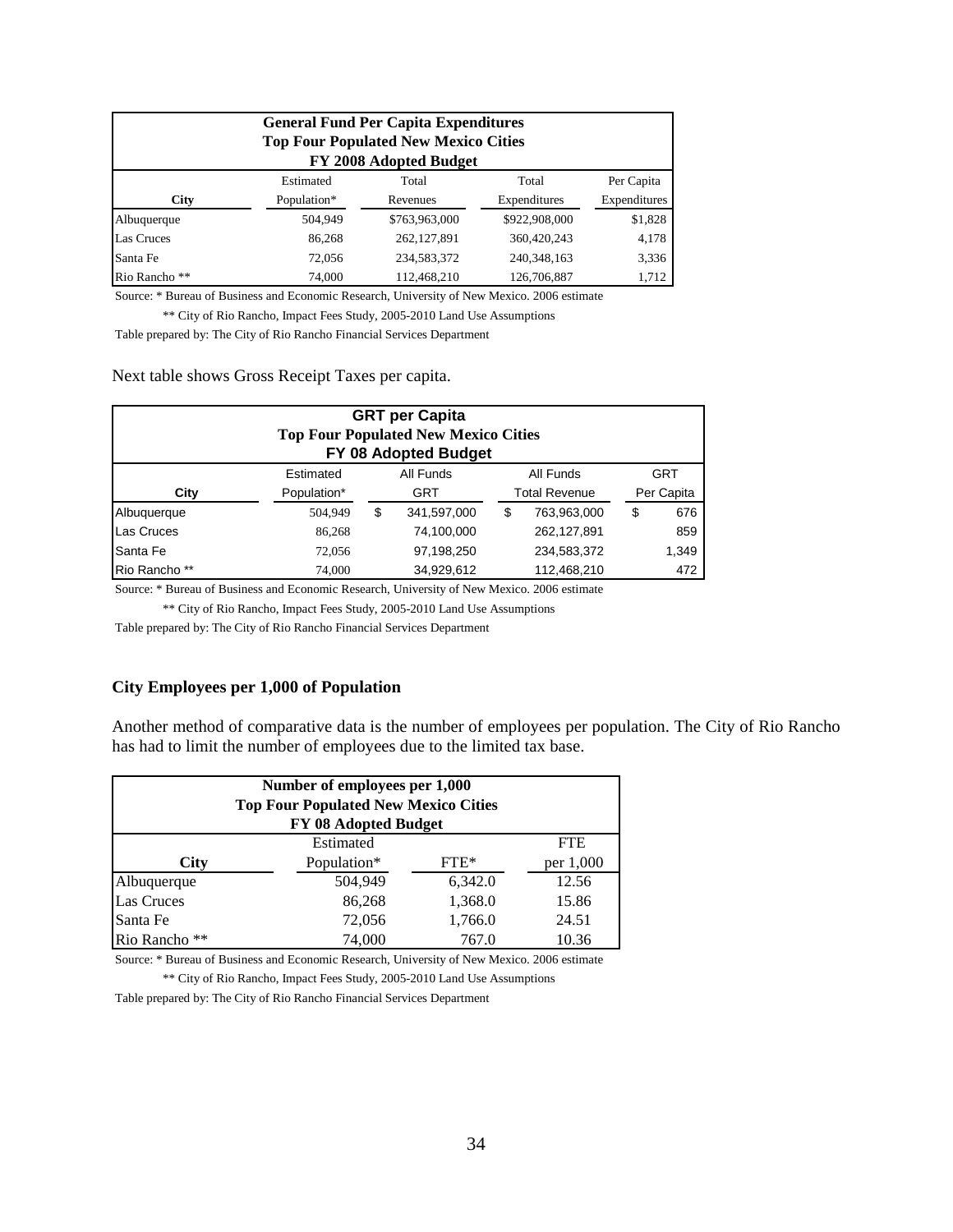| <b>Miscellaneous Information</b>                 |                |
|--------------------------------------------------|----------------|
| <b>Function/Program</b>                          | 2007           |
| Police                                           |                |
| <b>Main Stations</b>                             | 1              |
| <b>Substations</b>                               | $\overline{4}$ |
| <b>Patrol Units</b>                              | 178            |
| <b>Fire</b>                                      |                |
| <b>Main Stations</b>                             | 5              |
| Substations                                      | 1              |
| Fire trucks                                      | 15             |
| EMS                                              |                |
| Ambulances                                       | 8              |
| <b>Animal Control</b>                            |                |
| <b>Patrol Units</b>                              | 7              |
| <b>Other Public Works</b>                        |                |
| Streets (miles)                                  | 831            |
| Streetlights                                     | 2,544          |
| Traffic signals                                  | 42             |
| Sidewalks & Paths                                | 121            |
| Parks & Recreation                               |                |
| New/Renovated Park Facilities                    | 3              |
| Developed Parkland (acres)                       | 285            |
| Constructed Trailways (linear feet)              | 57,516         |
| <b>Transit</b>                                   |                |
| Mini buses (Seniors and Handicapped)             | 7              |
| Water                                            |                |
| Water mains (miles)                              | 388            |
| Fire hydrants                                    | 25,822         |
| Storage capacity (millions of gallons per day)   | 31             |
| Wastewater                                       |                |
| Sanitary sewers (miles)                          | 337            |
| Treatment capacity (millions of gallons per day) | 8              |
| Rio Rancho School District                       |                |
| Newest School District in New Mexico             |                |
| Students (2006-2007)                             | 15670          |
| High School*                                     |                |
| Middle Schools                                   | 3              |
| Mid-High School                                  |                |
| <b>Elementary Schools</b>                        | 8              |
| Pupil Teacher Ratio                              |                |
| <b>Elementary Schools</b>                        | 14.5:1         |
| Middle Schools                                   | 15.9:1         |
| <b>High School</b>                               | 16.1:1         |
| District Growth per year                         | 6.5%           |
| * 2nd High School to be completed by 2009        |                |

**Sources:** Various City Departments

Rio Rancho Economic Development Corporation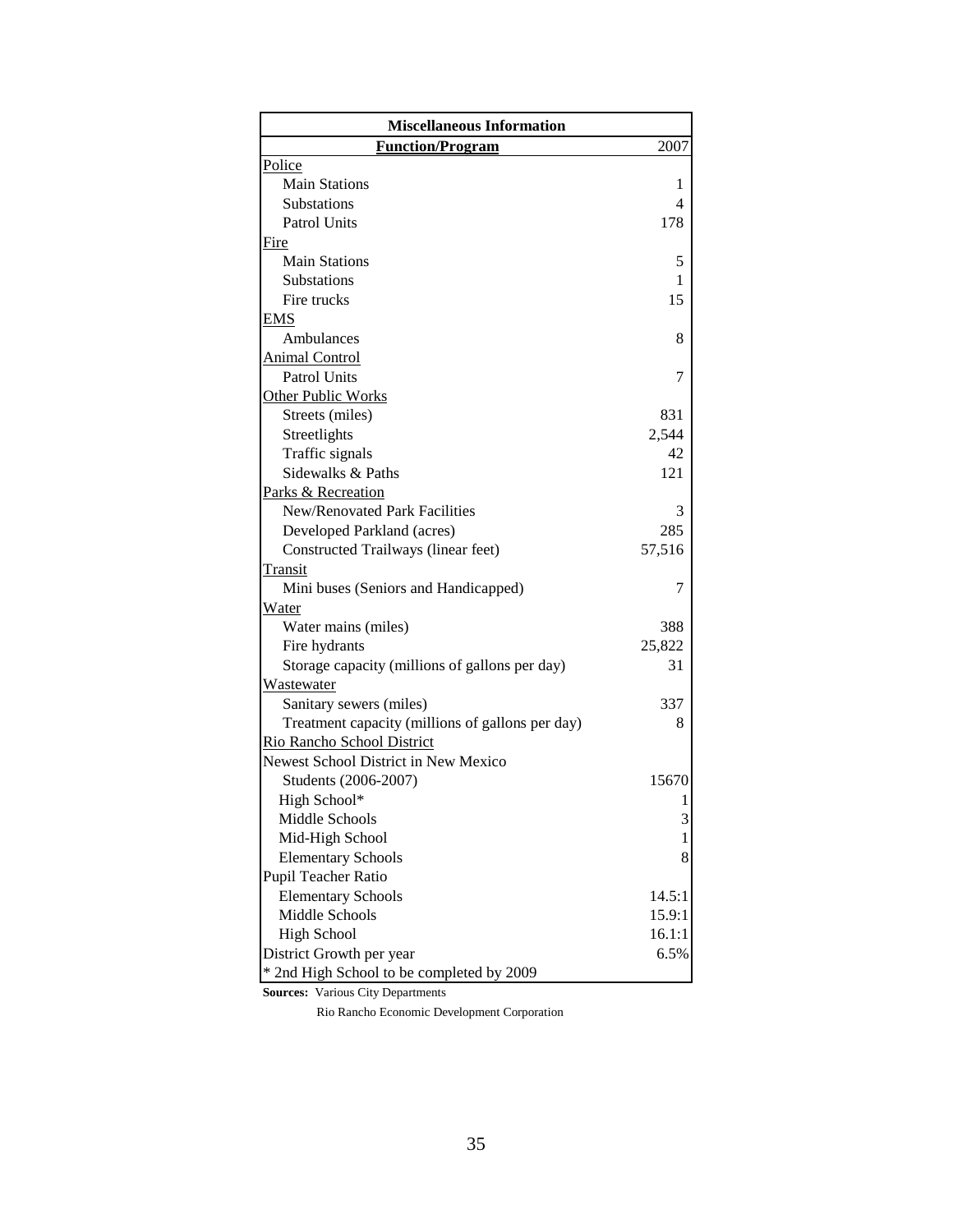# **CENTRAL BUSINESS DISTRICT**

# Preliminary site plan



# **The Concept**

Throughout the country, successful master planned centers are being created as a new generation of retail development known as, "Lifestyle Center" which contains a high proportion of high–end retail. Retail component is only one of several factors that make such centers successful. Following are a few of the measures taken by communities to ensure success and long–term viability of their downtowns, city centers and "lifestyle centers:"

- Highway access and visibility
- Developed under single ownership
- Public/private partnerships
- Land use variety to capture regional market destination or anchor development
- Inclusion of civic development projects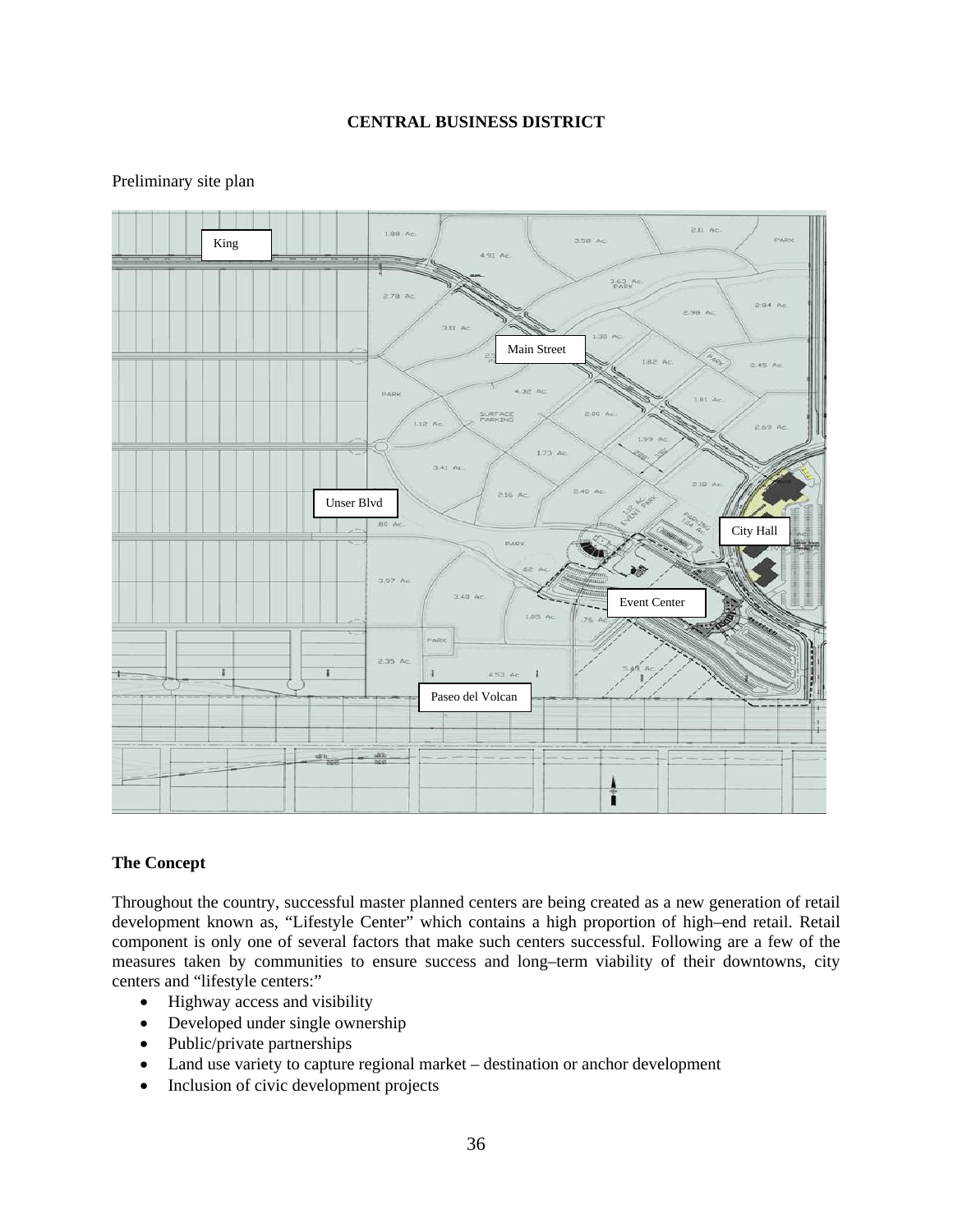- Pedestrian friendly, "downtown" environment conductive to immediate parking accessibility to retail and providing a land use mix that allow people to eat, shop and be entertained
- Mixed uses to include lofts or apartments above shops, retail and office space.
- Outdoor seating, open space civic plazas, gazebos, and areas of shade, outdoor restaurants and entertainment areas.
- Provision of "green spaces" to include the provision of continuous street trees, parks with plazas for special events and farmer's markets, public art and interactive water features.

# **Rio Rancho Central Business District**

- 160 acre pedestrian-friendly city center/downtown destined to become New Mexico's premier commercial/retail/dining and entertainment venue.
- Rio Rancho's completed a 6,500 fixed-seat event center, City Hall and associated infrastructure.
- Concurrent transportation improvements to Paseo del Volcan and Unser Boulevards enhancing access to City Central Business District.
- Catalyst for compatible mixed-use development in associated areas

# *Design Objectives*

- Realize new urbanism, pedestrian-friendly City Centre/Downtown.
	- o Architectural design exceeding industry standards
	- o Creative buildings constructed of high quality materials
- Building placement to reinforce streetscape and open spaces.
- Landscaping integrated with development and streetscape.
- Adequate parking.

# Main Street conceptual theme – City Hall



### *Permissive uses*

Mixed-use development consisting of upscale/specialty retail, restaurant, office, residential, hotel/conference, entertainment and government operations **Overview** 

### • Up to 440 acre mixed-use development adjacent (north & east) to Central Business District.

- Preliminary design underway.
- Likely to include higher education component.
- Final plan to conform to City Center concept and Rio Rancho's executed economic development policy.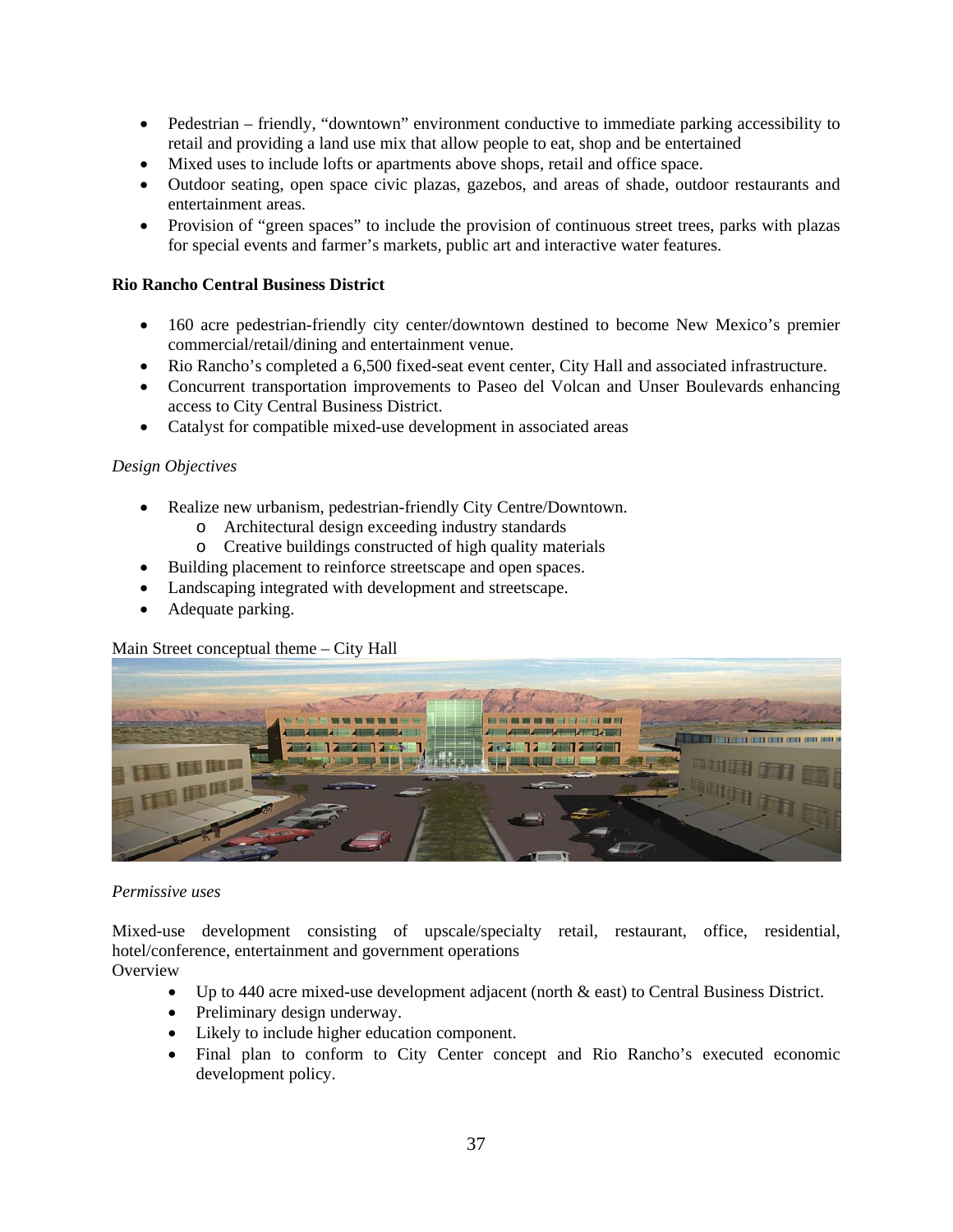Special Use Retail Commercial Zone

The district permits limited commercial uses such as those pertaining to the day to day needs of the residential population:

- Stores for the sale of retail goods and products
- Restaurants, bars, and lounges
- Repair shops electrical, radio, and television
- Shops dressmaking, tailoring, laundry, dry cleaning, photo, pet, and similar trades
- Banks, theaters, and office building
- Churches and other places of worship
- Bakeries and confectioneries
- Parks, recreational parks, open spaces, and public utilities

Subsequent City Centre Phases

- Approximately 81  $+/-$  acres of property.
- To be developed with nationally recognized master developer.
	- Extensive related experience and ties to upscale/specialty retailers

# *Projected Housing Starts* (From Central Business District)

|                             |                                        |        | Total  |
|-----------------------------|----------------------------------------|--------|--------|
|                             | 2 Mile Radius: Northern Meadows        |        | 1,744  |
|                             | 4 Mile Radius: Paseo Gateway           | 221    |        |
|                             | Loma Colorado                          | 998    |        |
|                             | Mariposa East                          | 2,626  | 3,845  |
| 6 Mile Radius: Cabezon      |                                        | 2,513  |        |
|                             | Lomas Encantadas                       | 1,800  |        |
|                             | Loma Barbon                            | 1,566  |        |
|                             | Hawk Site                              | 1,454  |        |
|                             | Mariposa Ranch                         | 4,199  | 11,532 |
| 10 Mile Radius: Quail Ranch |                                        | 20,780 |        |
|                             | Paradise West                          | 16,137 |        |
|                             | Santiago (Bernalillo)                  | 567    | 37,484 |
|                             | <b>Total Projected Housing Starts:</b> |        | 54.605 |

### *Higher Educational Alliances*

- University of New Mexico West Adjacent to Central Business District
	- o On March 3, 2008 voters approved a quarter cent GRT increase to accelerate construction of UNM West
	- $\circ$  Full service UNM West will qualify campus as the state's  $3<sup>rd</sup>$  largest university
	- o 216 acres site obtained from State Land Office
	- o Amenities: Health Sciences Center, a business research park, adjacent to City Center
	- o First 60,000 SF facility will provide more than 2,500 students with classrooms, a student service center, library services, and onsite faculty and administrative support
	- o Selected professional degrees
	- o Transportation link with Main Campus
	- o 10,000 students by 2020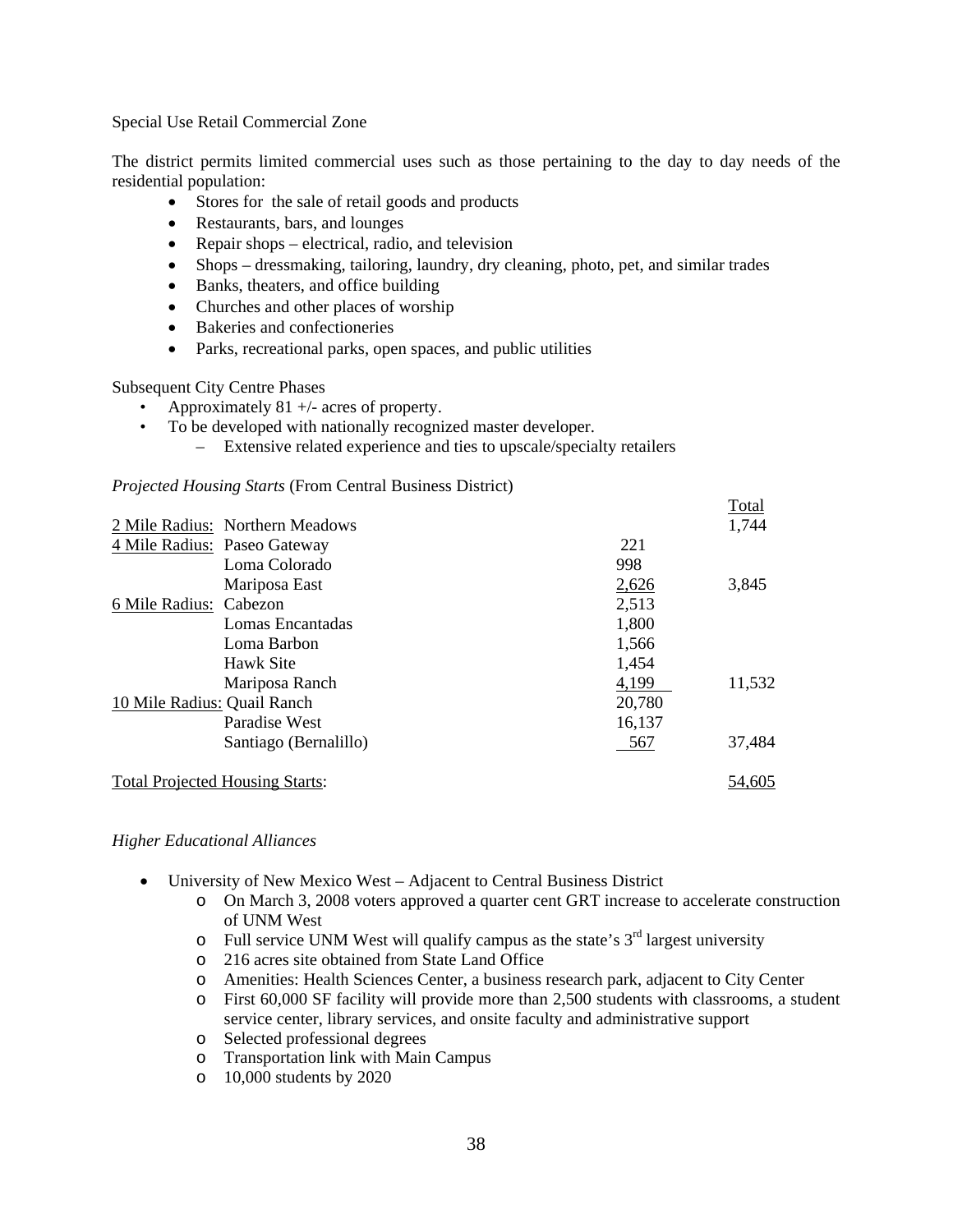- Central New Mexico Community College 2 years community college offering MSA-wide programs and services
	- o November 15, 2007 voters approved an CNM district expansion to include all of Rio Rancho
	- o CNM is the second largest postsecondary institution in the state
	- o Partnership with UNM for delivery of classes
	- o 14,000 CNM graduates are working in Rio Rancho
- University of New Mexico Hospital (North)
	- o New \$150 million, 75-bed, full service Research hospital on Rio Rancho UNM campus
	- o Hospital to open 2010
	- o 500 new jobs generated

# *Related Transportation Improvements*

# Approved and Funded

- Paseo del Volcan
	- Unser Blvd. to Iris \$7 Million
	- $-$  Iris to NM Highway 550  $$16+$  Million
- Main Street, Event Way, City Centre Plaza
	- to Paseo del Volcan \$5.2 Million

# Planned and Pending Funded

- Phase 1 : \$5 Million: Unser Blvd.: From Abrazo to Farol
- Phase 2 : \$12.1 Million: Unser Blvd.: From Farol to King
- Phase 3 : \$29 Million: Unser Blvd.: From King to NM Highway 550

# **Events Center**

The Rio Rancho Events Center is a major component of the City of Rio Rancho's new master planned downtown encompassing 160 acres. The facility features 26 luxury suites, 500 club seats, VIP lounge, club lounge and 4 club suites. 6,500 fixed seats. It was opened in October 2006.

This facility is truly "Multi-Purpose", capable of hosting a variety of events ranging from trade shows, conventions, graduations, performing arts, concerts, sporting events, youth sports, thrill shows and family events. The project provides a significant number of economic advantages to Rio Rancho and the surrounding area.